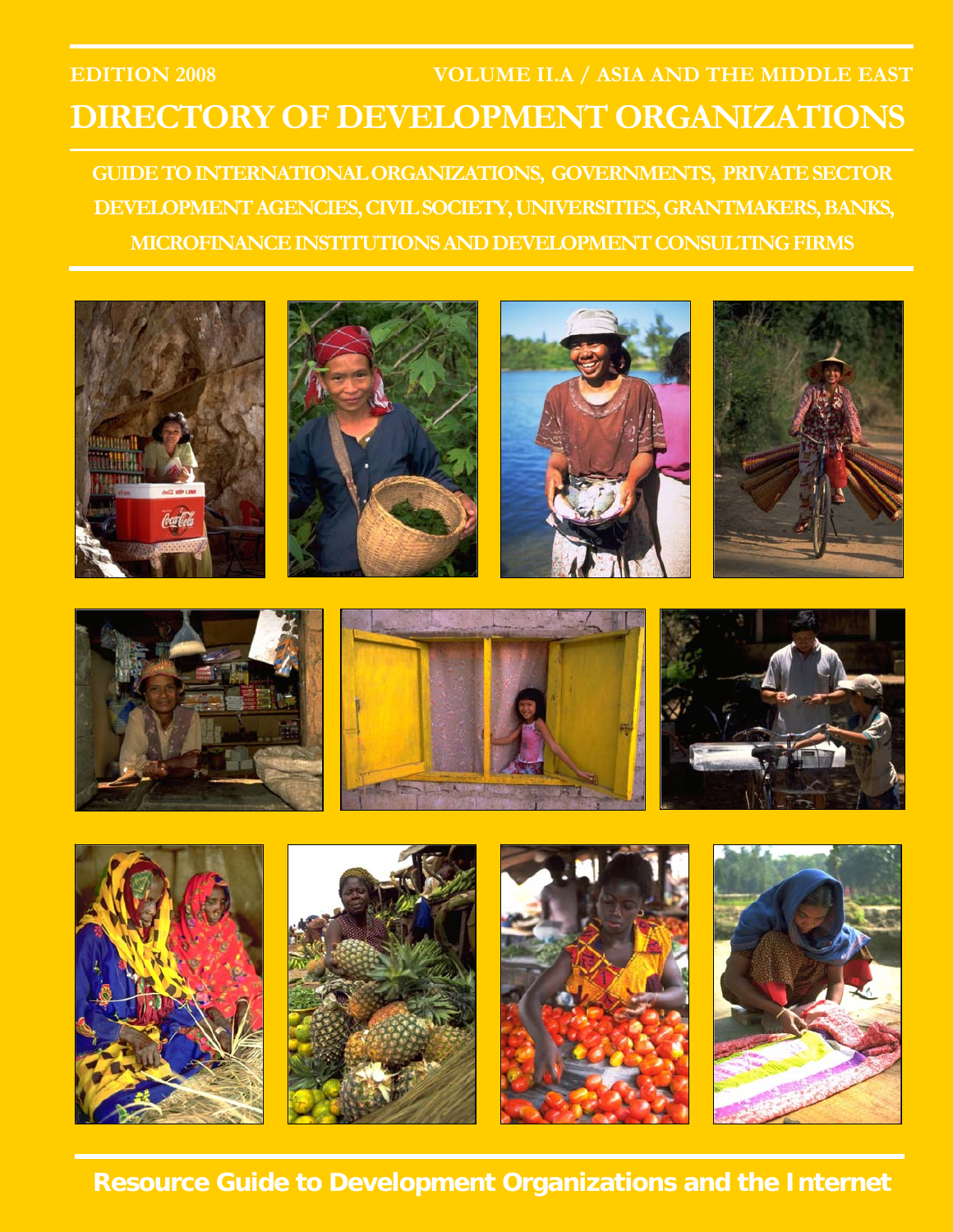# **Introduction**

#### **Welcome to the directory of development organizations 2008, Volume II: Asia and the Middle East**

The directory of development organizations, listing 53.750 development organizations, has been prepared to facilitate international cooperation and knowledge sharing in development work, both among civil society organizations, research institutions, governments and the private sector.

The directory aims to promote interaction and active partnerships among key development organisations in civil society, including NGOs, trade unions, faith-based organizations, indigenous peoples movements, foundations and research centres. In creating opportunities for dialogue with governments and private sector, civil society organizations are helping to amplify the voices of the poorest people in the decisions that affect their lives, improve development effectiveness and sustainability and hold governments and policymakers publicly accountable.

In particular, the directory is intended to provide a comprehensive source of reference for development practitioners, researchers, donor employees, and policymakers who are committed to good governance, sustainable development and poverty reduction, through: the financial sector and microfinance, trade and business development services, rural development and appropriate technology, private sector development and policy reforms, legislation & rule of law and good governance, community development and social protection, gender equality and participation, environment and health, research, training and education.

As part of the collective effort to meet the Millennium Development Goals by 2015, the Year of Microcredit provided an opportunity for the international community to raise awareness about the importance of microfinance in eradicating poverty, and to enhance existing programmes that support sustainable, inclusive financial sectors worldwide. In essence, microfinance offers each day the possibility and hope to many poor people of improving - through their own efforts - their household economic welfare and well-being and enterprise stability and growth. Therefore, In this 2008 edition, microfinance actors and practitioner organizations have been marked by **[M]**, integrating microfinance institutions and enabling environment into one directory.

This cutting-edge publication -- Ninth Edition -- will give you hundreds (thousands) of useful sites where you can find the statistics, reports, regulations, best practices and other key information you need...when you need it. This time-saving tool includes a country finder index and annotates each organization by category, so you'll know from the start whether an organization is worth visiting. Its Internet resources will point you in the direction of the best development resources available in each country on the World Wide Web today.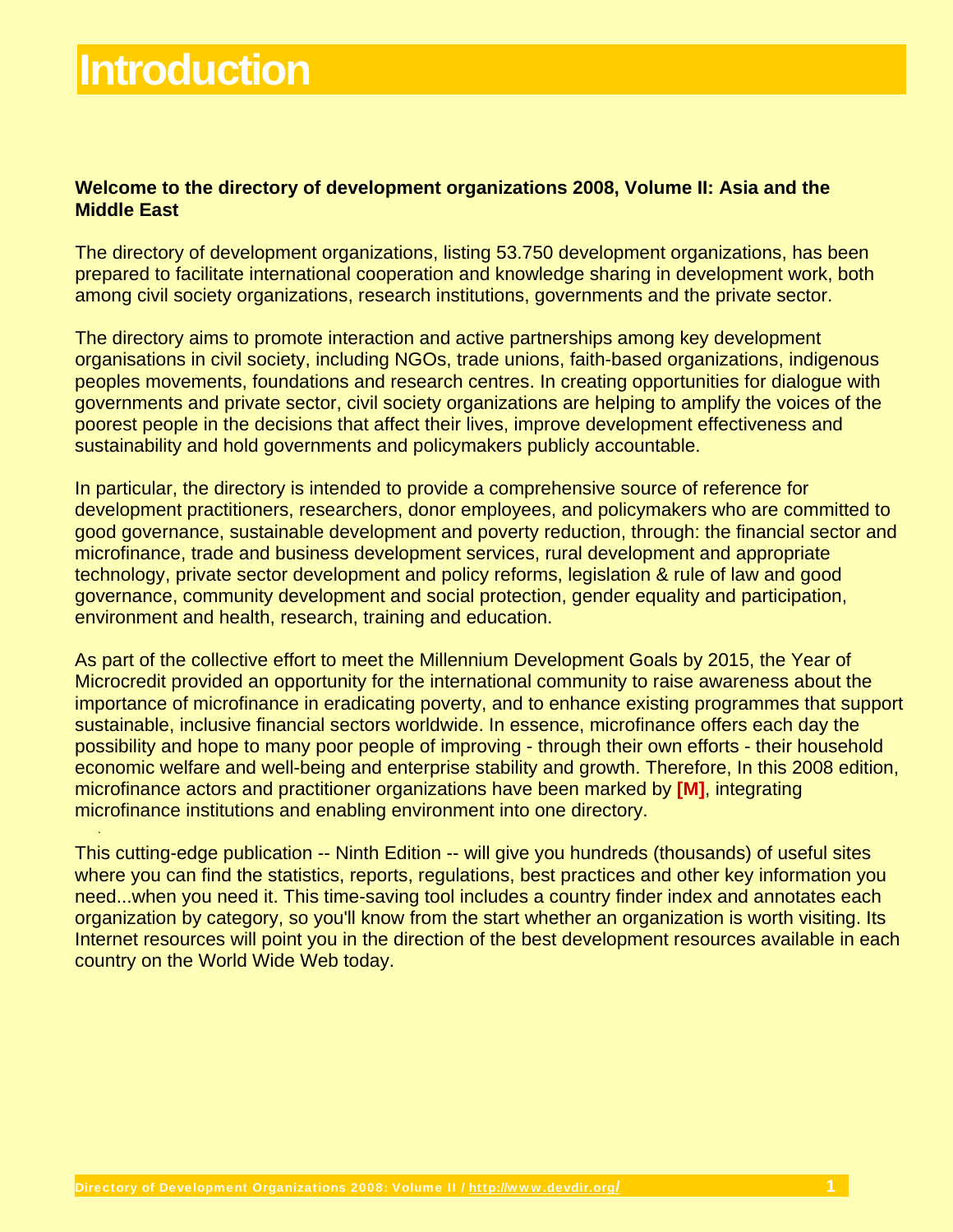#### **Please note:**

- For easier referencing, the directory has been divided into 6 geographical sections: Africa, Asia and the Middle East, Europe, Latin America and the Caribbean, North America, and Oceania.
- For each of the regions contacts have been annotated by the following 9 categories: (1) international organizations; (2) government institutions; (3) private sector support organizations (including fairtrade); (4) finance institutions; (5) training and research centres; (6) civil society organizations; (7) development consulting firms (including references to job opportunities and vacancy announcements); (8) information providers (development newsletters/journals); and, (9) grantmakers.
- The directory can be used in a variety of ways... by researchers, consultants and other development practitioners searching for up-to-date institutional information for a particular country; by trainers using the directories as a reference tool for their training programmes; by organizations trying to identify possible project partners; by individuals looking to identify possible employers; by funders seeking grantees; by grantees in search of funders; or by organizations aiming at identifying those institutions, agencies and programmes which are dedicated to providing resources, products and services to their members.
- For an advanced search we recommend to download Adobe Reader's latest full version and try the excellent search capabilities by using its "Search PDF Pane". All search results are shown on-the-fly in one pane and options for multiple-document searches do exist.
- In this 2008 Edition: Create your own personal directory of development organizations. All files are now enabled for adding pointers and comments to the directory (Adobe Reader's full version of 7.0 or higher required).
- Please use the following e-mail address to communicate any comments or suggestions: info@devdir.org.

#### **DISCLAIMER**

Copyright © 2000-2008. This web site is maintained for information purposes only. The purpose of this web site is to provide free information and resources to the development community. All directories can be downloaded for free, at no cost. Users may download, copy and reprint information from the site for non-commercial purposes so long as the source is cited. However, you may not resell, redistribute or create derivative works from the materials on this web site without our express permission in writing. This web site is provided "as is". We use our best efforts to maintain this web site, but we can not be held responsible whatsoever for the contents and accuracy of the information listed on this site and reject any liability due to direct or indirect use of the informations featured on this site, its printed directories or the links to other web sites mentioned in the directories. The information in the directories is being provided as a service only and does not imply endorsement or approval of its content nor a comprehensive listing of all available organizations. The database is not exhaustive and there may be other relevant organizations in your country. All materials available at this website are copyright protected. All rights reserved.

Photos with bicycles on coverpage by Jim Holmes; All other photos by Adam Rogers/UNCDF.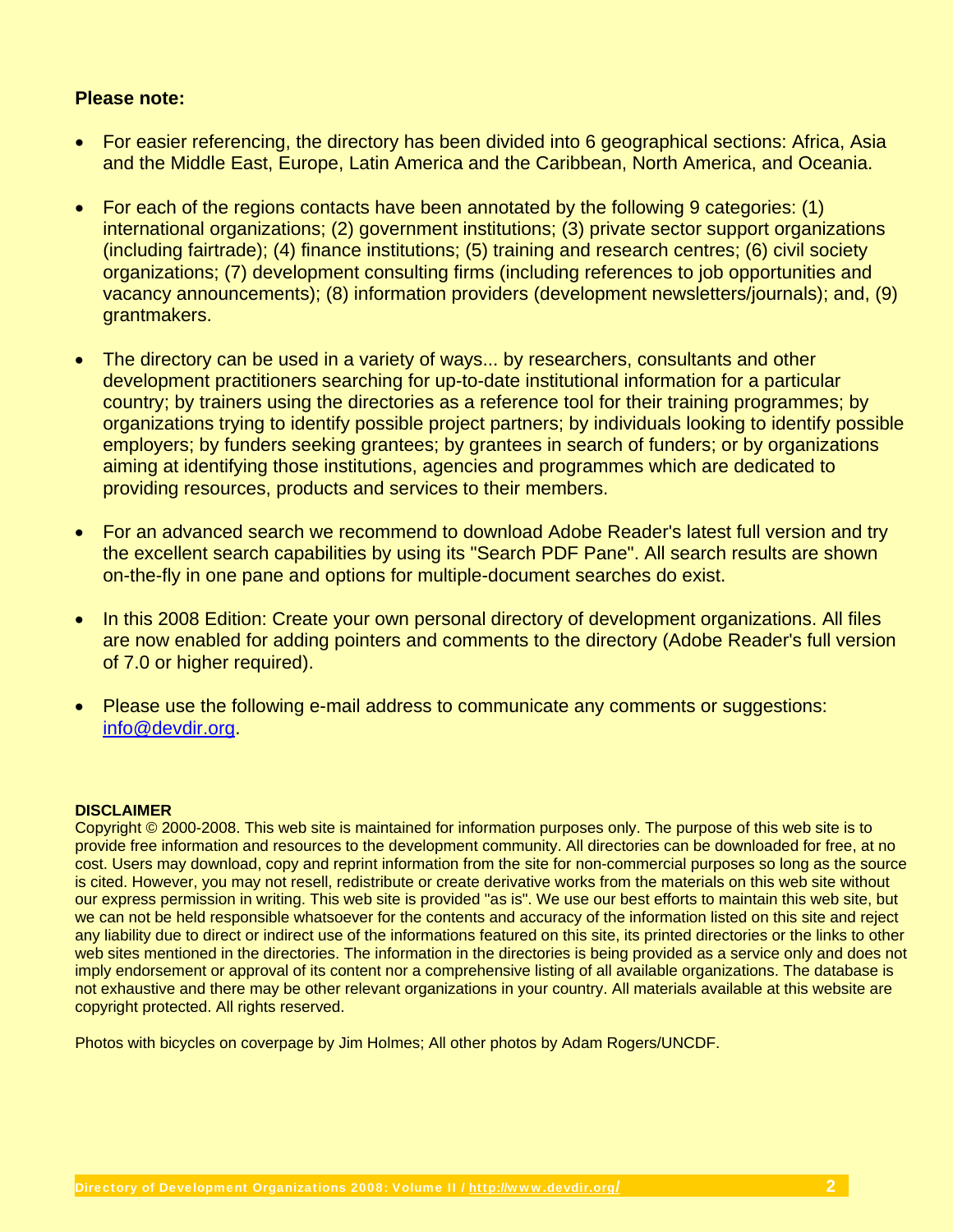# **Countryfinder: Tajikistan**

 $\mathcal{L}$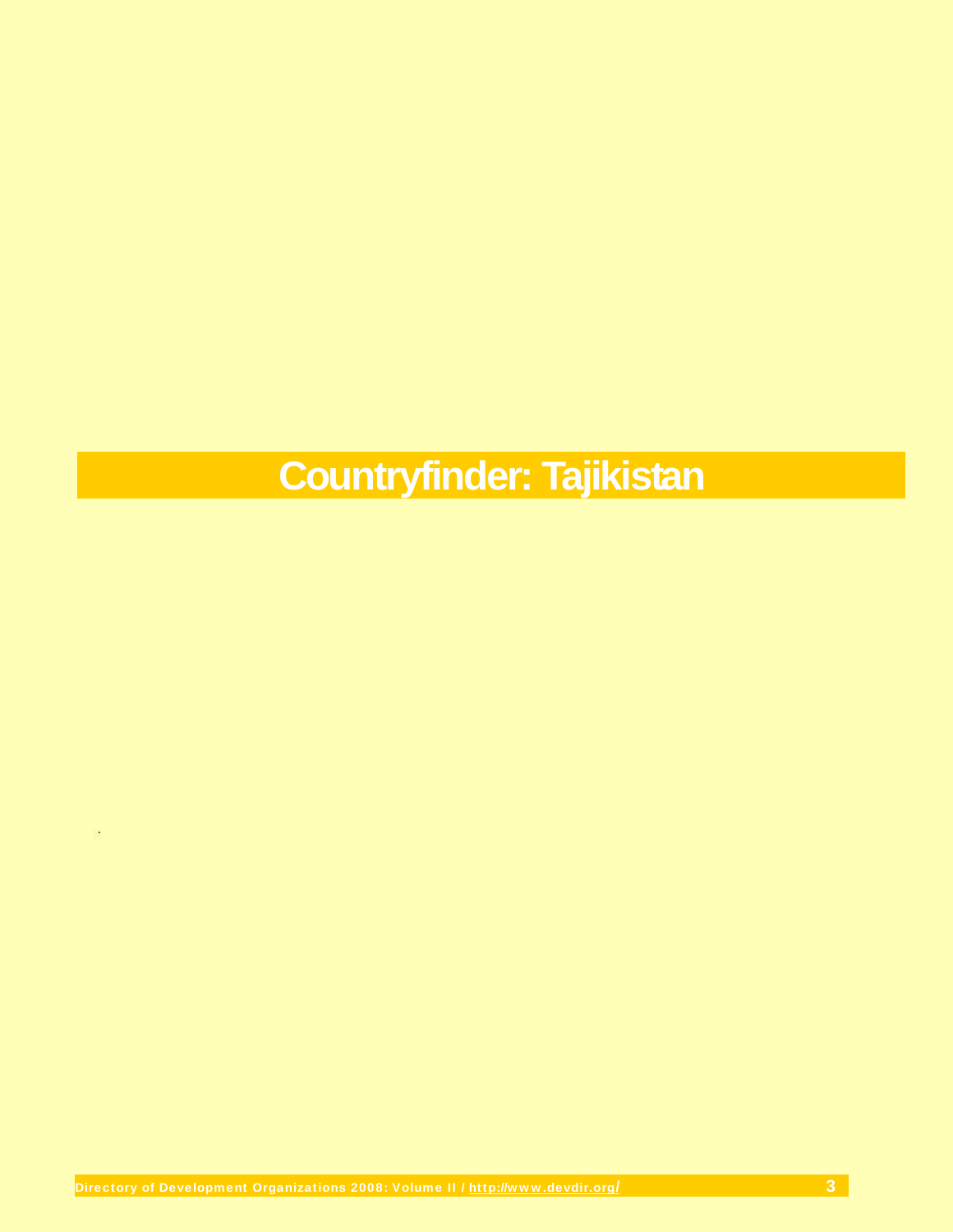■ **AAH - Action Against Hunger (Tajikistan) Mailing address:** 11, Samad Gani str. Dushanbe Tajikistan **Other address: Tel.:** 992-37-224-7200 **Fax:** 992-37-224-8674 **E-mail:** aah@aah.tajnet.com **Web page:** http://www.actionagainsthunger.org/ **Category:** 6. CSO **Notes:**

**ABA - American Bar Association (Tajikistan), CEELI - Central and East European Law Initiative** *Mailing address:* **6. S. Schedrin<br>Street Dushanbe 734003 Tajikistan** *Other address: Tel.: 992-37-22***1-1502** *Fax: 992-37-221-150* Street Dushanbe 734003 Tajikistan **Other address: Tel.:** 992-37-221-1502 **Fax:** 992-37-221-1502 **E-mail: Web page:** http://www.abanet.org/ **Category:** 6. CSO **Notes:**

■ **ABC - American Business Center (Tajikistan) Mailing address:** Dushanbe Tajikistan **Other address: Tel.:** 992-372-21-0522 992-372-21-0526 **Fax: E-mail: Web page: Category:** 3. Private sector **Notes:**

■ **ACDI / VOCA (Tajikistan) - Agricultural Cooperative Development International [M]** *Mailing address:* 166 K Khujandi Street, Khujandi Sughd Oblast 735700 Tajikistan **Other address: Tel.:** 992-3422-6-2258 992-3422-6-2358 **Fax:** 992-3422-4-4320 **E-mail:** jwrr@acdivoca.khj.tajik.net jwrr@aol.com **Web page:** http://www.acdivoca.org/ **Category:** 6. CSO **Notes:**

**ACTED - Agency for Technical Co-operation and Development (Tajikistan)** [M] *Mailing address:* 15 Rajabovs Street Dushanbe 734025<br>Talikistan *Other address: Tel* 1992-37-227-0930 *Fax*: 992-37-227-7026 *Famail:* dushanbe@ Tajikistan **Other address: Tel.:** 992-37-227-0930 **Fax:** 992-37-227-7026 **E-mail:** dushanbe@acted.org acteddsh@worldnet.fr **Web page:** http://www.acted.org/ **Category:** 6. CSO **Notes:**

■ **ACU - Aid Coordination Unit (Tajikistan) Mailing address:** 137, Rudaki Av. (6th floor) Dushanbe 734003 Tajikistan **Other address: Tel.:** 992-37- 221-3960 **Fax:** 992-37-224-1001 **E-mail:** acu@mkf.tj **Web page: Category:** 2. Government **Notes:**

**ADRA (Tajikistan) - Adventist Development and Relief Agency International [M]** *Mailing address:* **43 Schorsa Str. Dushanbe Tajikistan<br>Other address: Tel.: 992-372-33-1570 Fax: E-mail: Web page: http://www.adra.org/ Categor Other address: Tel.:** 992-372-33-1570 **Fax: E-mail: Web page:** http://www.adra.org/ **Category:** 6. CSO **Notes:**

■ **Agroinvestbank OJSC (Tajikistan) [M] Mailing address:** Saadi Sherozi avenue 21 Dushanbe 734018 Tajikistan **Other address: Tel.:** 992-44-600-5306 **Fax:** 992-37-236-5166 **E-mail:** info@aib-tj.com **Web page:** http://www.agroinvestbank.tj/ **Category:** 4. Finance **Notes:**

■ **AKF - Aga Khan Foundation (Tajikistan) [M] Mailing address:** 6 Hamza Hakimzade, (for mail: Xakimzoda St.) Dushanbe Tajikistan **Other address: Tel.:** 992-372-21-5118 992-372-24-1942 **Fax:** 992-372-21-7087 **E-mail:** akftjk@atge.automail.com **Web page:** http://www.akdn.org/ **Category:** 6. CSO **Notes:**

■ **AKFED - Aga Khan Fund for Economic Development (Tajikistan) [M] Mailing address:** 137 Rudaki Avenue Dushanbe Tajikistan **Other address: Tel.:** 992-37-224-6565 **Fax:** 992-37-224-6565 **E-mail:** akfed\_dushanbe@tajnet.com **Web page:** http://www.akdn.org/ **Category:** 6. CSO **Notes:**

■ **American Councils for International Education (Tajikistan) Mailing address:** 86 Tolstoy Street Dushanbe 734003 Tajikistan **Other address: Tel.:** 992-37-221-1795 **Fax:** 992-37-221-1795 **E-mail:** americancouncils@americancouncils.tj **Web page:** http://www.americancouncils.org/ **Category:** 5. Training and Research **Notes:**

**AMFOT - Association of Micro-Finance Organizations in Tajikistan [M]** *Mailing address:* **15 Rajabov Str Dushanbe 734025 Tajikistan** *Other* **address: Tel.:** 992-372-21-0522 **Fax:** 992-372-51-0112 **E-mail:** amfot-ed@mail.ru amfot-assistant@mail.ru **Web page: Category:** 4. Finance **Notes:**

■ **Amonatbank (Tajikistan) Mailing address:** Lohuti Street, 24 Dushanbe Tajikistan **Other address: Tel.:** 992-37-221-7081 **Fax:** 992-37-221-2283 **Email:** info@amonatbonk.tj **Web page:** http://www.amonatbonk.tj/ **Category:** 4. Finance **Notes:**

**Arbitrazh - Public Foundation for the Development of TPAC and Legal Support Centers (Tajikistan)** Mailing address: 69/2<br>Mayakovskiy Street apt. 2 Dushanbe Tajikistan *Other address: Tel.:* 992-37-238-2836 Fax: E-mail: tpa Mayakovskiy Street apt. 2 Dushanbe Tajikistan **Other address: Tel.:** 992-37-238-2836 **Fax: E-mail:** tpac@tpac.tj **Web page:** http://www.tpac.tj/ **Category:** 6. CSO **Notes:**

|                                  | ASDB (TRM - Taiikistan Resident Mission) - Asian Development Bank |  |  |
|----------------------------------|-------------------------------------------------------------------|--|--|
| Taiikistan <i>Other address:</i> |                                                                   |  |  |

**Mailing address:** 107-5, Nozim Hikmat Street Dushanbe, 734001 Tajikistan **Other address: Tel.:** 992-372-23-5314 **Fax:** 992-372-24-4900 **E-mail:** adbtjrm@adb.org **Web page:** http://www.adb.org/ **Category:** 1. International **Notes:**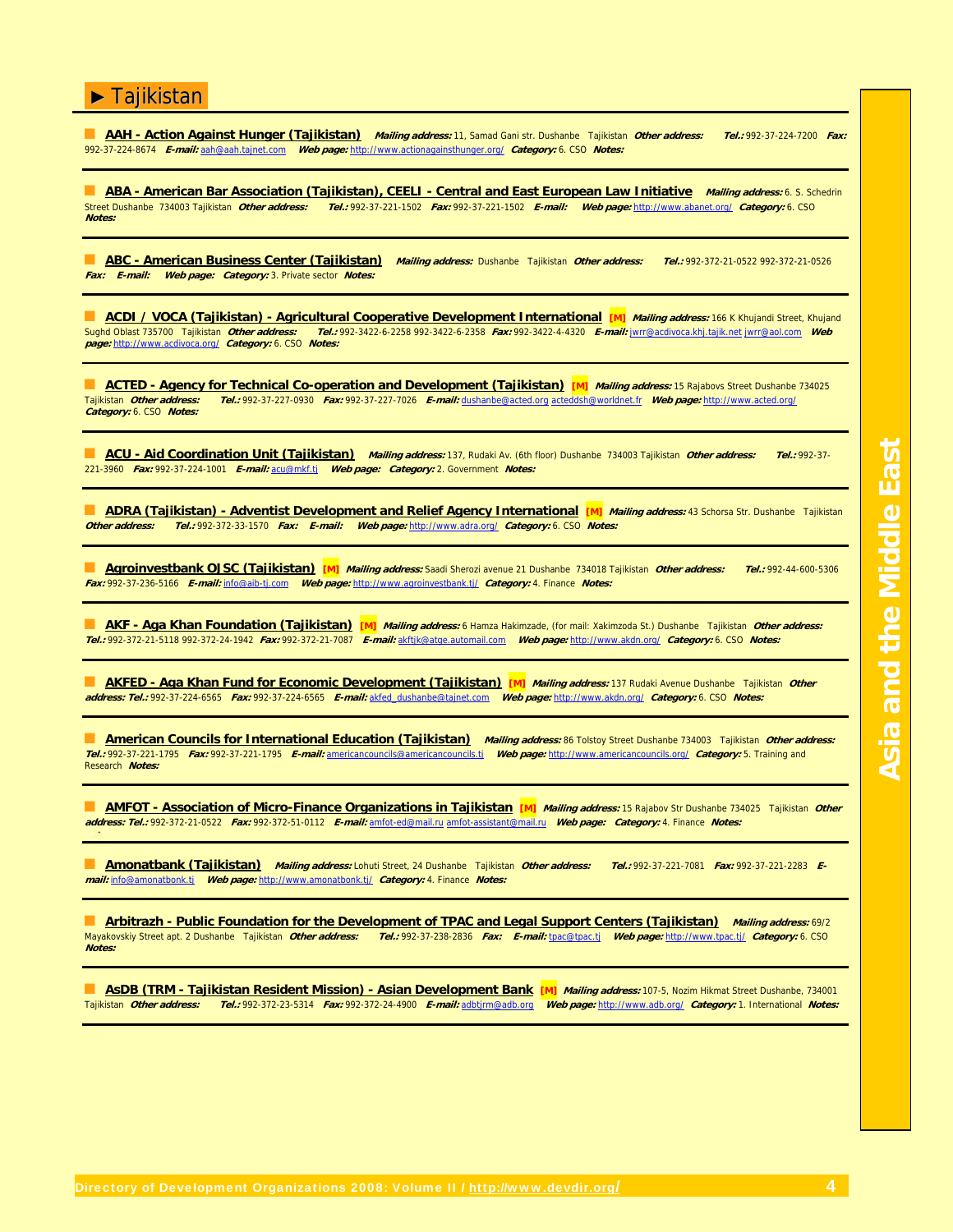■ **ASIA-Plus (Tajikistan) Mailing address:** 35/1, Bokhtar str., 8 floor Dushanbe Tajikistan **Other address: Tel.:** 992-37-251-0136 **Fax:** 992-37-221-7220 **Email:** info@asiaplus.tj **Web page:** http://www.asiaplus.tj/ **Category:** 8. Information **Notes:**

■ **Association of Crisis Centers of Tajikistan Mailing address:** Dushanbe Tajikistan **Other address: Tel.:** 992-918-50-9709 **Fax: E-mail:** AKC.Tajik@mail.ru **Web page:** http://akctj.org/ **Category:** 6. CSO **Notes:**

**BHR - Republican Bureau on Human Rights and Rule of Law (Tajikistan)** Mailing address: 137 Rudaki ave., 6th floor, office # 5 (Tajikmatlubot building) Dushanbe, 734001 Tajikistan **Other address: Tel.:** 992-37-228-9716 **Fax:** 992-37-228-9716 **E-mail:** bhr.taj@gmail.com **Web page:** http://www.hrt.tj/ **Category:** 6. CSO **Notes:**

■ **BRT - Bonki Rushdi Tojikiston CJSC (Tajikistan)** *Mailing address:* A. Pushkin street, 20 Dushanbe 734024 Tajikistan *Other address: Tel.:* 992-44-600-5563 **Fax:** 992-44-600-5564 **E-mail:** info@brt.tj **Web page:** http://www.brt.tj/ **Category:** 4. Finance **Notes:**

■ **CAAEF (Tajikistan) - Central Asian-American Enterprise Fund** *Mailing address:* **35 Kirov Str. Dushanbe 734000 Tajikistan** *Other address***: 44** Aini Street Dushanbe 734024 Tajikistan **Tel.:** 992-372-21-5014 992-372-23-2662 ; 992-372-21-5601; 992-372-27-2206 **Fax:** 992-372-21-2888 992-372-21-6013 **E-mail:** caaef@tajnet.com caaeftaj@sovam.com dushanbe@caaef.tadjikistan.su **Web page:** http://www.caaef.com/ **Category:** 1. International **Notes:**

■ CAMP - Central Asian Mountain Partnership (Tajikistan) Mailing address: 12-4,5, Istravshan Street 734025Dushanbe Tajikistan *Other*<br> **address: Tel.: 992-372-21-0227 Fax: 992-372-27-9422 E-mail:** camp@swiss.tolikiston.co **address: Tel.:** 992-372-21-0227 **Fax:** 992-372-27-9422 **E-mail:** camp@swiss.tojikiston.com **Web page:** http://www.camp.kg/ **Category:** 6. CSO **Notes:**

■ **CANHELP Tajikistan Mailing address:** Lenina 42 Khujand 735700 Tajikistan **Other address: Tel.:** 992-3422-6714-0 **Fax: E-mail:** iivep@canhelp.tj **Web page:** http://www.canhelp.tj/ **Category:** 6. CSO **Notes:**

**CARE International (Tajikistan) - Cooperative for Assistance and Relief Everywhere [M]** *Mailing address:* **Bekhzod 25 Dushanbe** 734013 Tajikistan **Other address: Tel.:** 992-37-221-0091 992-372-21-0091 **Fax:** 992-37-221-7542 **E-mail:** care@care.tajnet.com **Web page:** http://www.care.org/ **Category:** 6. CSO **Notes:**

■ **Caritas (Tajikistan) [M] Mailing address:** ul. Titova proyezd 21/10 Dushanbé 734006 Tajikistan **Other address: Tel.:** 992-372-23-4269 **Fax:** 992-372-23- 4269 **E-mail:** caritas.tj@ive.org **Web page:** http://www.caritas.org/ **Category:** 6. CSO **Notes:**

■ **Caritas-Switzerland (Tajikistan) [M] Mailing address:** Aini Ave. 19A R. 44 Dushanbe 734042 Tajikistan **Other address: Tel.:** 992-372-21-4866 992- 372-21-8265 **Fax: E-mail:** caritas@netrt.org **Web page:** http://www.caritas.ch/ **Category:** 6. CSO **Notes:**

■ **CESVI - Cooperazione e Sviluppo (Tajikistan) Mailing address:** Kh. Khakimzoda Dushanbe Tajikistan **Other address: Tel.:** 992-372-21-3723 **Fax:** 992-372-24-1997 **E-mail:** cesvi@mkf.tj **Web page:** http://www.cesvi.org/ **Category:** 6. CSO **Notes:**

■ CHF International - Cooperative Housing Foundation (Tajikistan) [M] *Mailing address:* 30, Shuro Street Khujand Tajikistan *Other*<br>address: Tel 1992-3422-6-3116, Ear: 992-3422-6-3116, E-mail: Web page: http://www.chfint **address: Tel.:** 992-3422-6-3116 **Fax:** 992-3422-6-3116 **E-mail: Web page:** http://www.chfinternational.org/ **Category:** 6. CSO **Notes:**

■ **Civil Society - Third Sector Project (Tajikistan) Mailing address:** Istravshan Str., 15/27 Dushanbe Tajikistan **Other address: Tel.:** 992-37-227- 8018 **Fax:** 992-37-223-1875 **E-mail:** okpdv@list.ru **Web page:** www.civil-taj.info/ **Category:** 6. CSO **Notes:**

■ **CJSC Micro Loan Organization Barhaq (Tajikistan) [M] Mailing address:** Village Selbur-1 Shahrinav District, Jamoat Selbur Tajikistan **Other address: Tel.:** 992-918-65-6381 **Fax: E-mail: Web page: Category:** 4. Finance **Notes:**

■ **CJSC Micro Loan Organization Kishovarzon (Tajikistan) [M] Mailing address:** Jamoat Guliston, Begijon Khushnudova Street, Apprt 2, Room 2 Khatlon Region, Kolkhozobad District Tajikistan **Other address: Tel.:** 992-91-773-6008 **Fax: E-mail: Web page: Category:** 4. Finance **Notes:**

■ **CJSC Micro Loan Organization Madagori Mastchoh (Tajikistan) [M] Mailing address:** Jamoat "Obburdon", I. Somoni Street, Apprt. 48/6 Sogdiyan Region, Mastchoh District, Buston Tajikistan **Other address: Tel.:** 992-92-750-7593 **Fax: E-mail: Web page: Category:** 4. Finance **Notes:**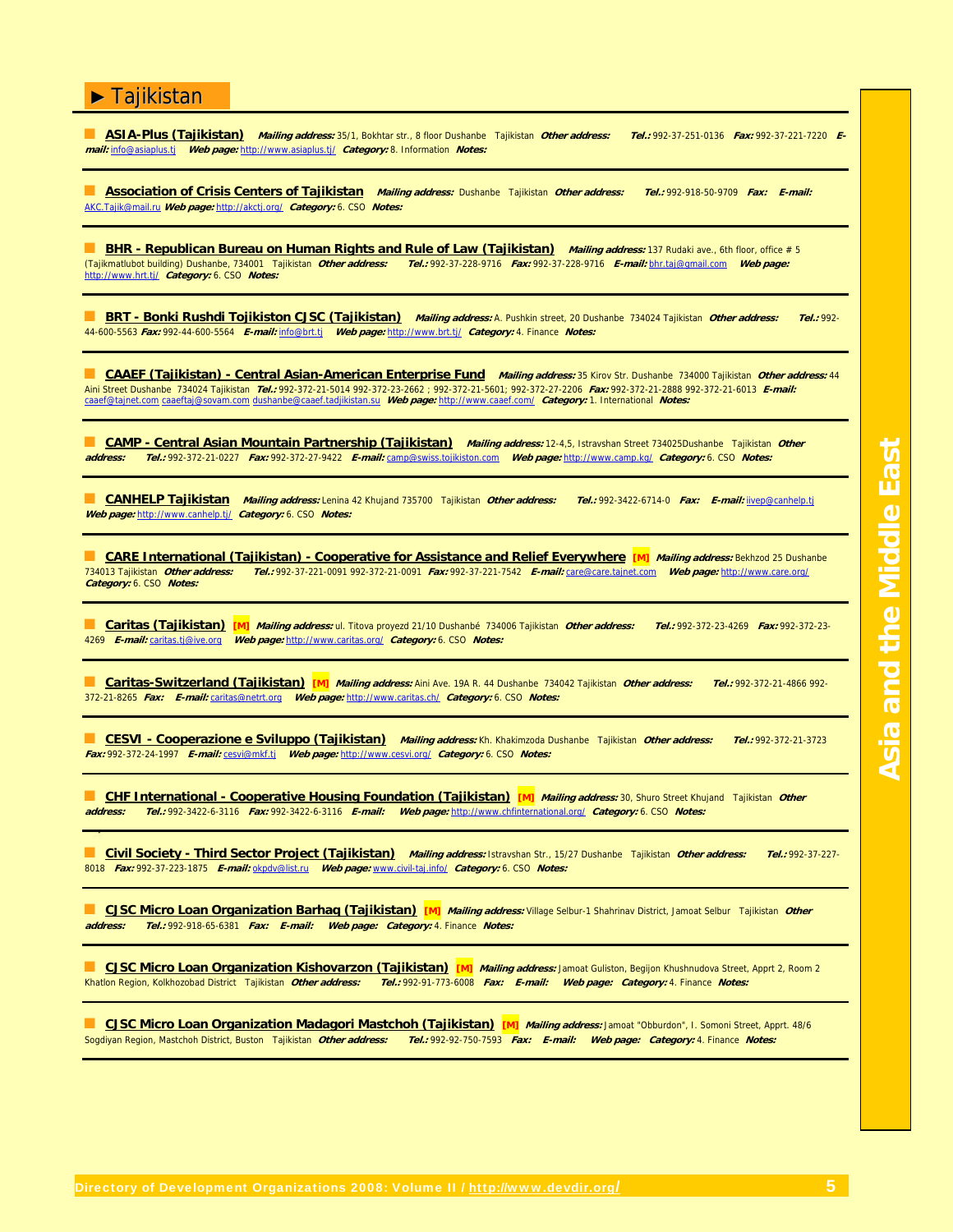■ **CJSC Micro Loan Organization Omad (Tajikistan) [M] Mailing address:** Jamoat "Hamid Aliev", Sh. Bekmurodov Street, Apprt. 4 Sogdien Region, Zafarobod District Tajikistan **Other address: Tel.:** 992-92-759-0602 **Fax: E-mail: Web page: Category:** 4. Finance **Notes:**

■ **CJSC Micro Loan Organization Umedi Yovon (Tajikistan) [M] Mailing address:** Lenin Street, 15 Khatlon Region, Yavan Tajikistan **Other address: Tel.:** 992-95-153-4385 **Fax: E-mail: Web page: Category:** 4. Finance **Notes:**

■ **CJSC Micro Loan Organization Ziroat (Tajikistan) [M] Mailing address:** Plot Pakhtakor Rudaki District, Jamoat Oqqurghon Tajikistan **Other address: Tel.:** 992-93-504-6932 **Fax: E-mail: Web page: Category:** 4. Finance **Notes:**

■ **CJSC Micro-Credit Deposit Organization Finansovi Dom (Tajikistan) [M] Mailing address:** M. Tursunzoda Street, Room 2 Dushanbe Tajikistan **Other address: Tel.:** 992-37-227-8256 **Fax: E-mail: Web page: Category:** 4. Finance **Notes:**

■ **CJSC NFI CreditInvest (Tajikistan) [M] Mailing address:** A. Donish Street, 57A Dushanbe Tajikistan **Other address: Tel.:** 992-44-600-5570 **Fax: E-mail: Web page: Category:** 4. Finance **Notes:**

■ **Concern Worldwide (Tajikistan) Mailing address:** 70 Tolstoy, str. Dushanbe Tajikistan **Other address: Tel.:** 992-37-224-2540 **Fax:** 992-37-224-2540 **E-mail:** concern@tajnet.com **Web page:** http://www.concernusa.org/ **Category:** 6. CSO **Notes:**

■ **COOPI - Cooperazione Internazionale (Tajikistan) Mailing address:** 5, Temurmalik street 7340003 Dushanbe Tajikistan **Other address: Tel.:** 992-37-224-3923 **Fax: E-mail:** dushanbe@coopi.org **Web page:** http://www.coopi.org/ **Category:** 6. CSO **Notes:**

■ **Counterpart International (Tajikistan) [M] Mailing address:** 6 Tolstoy Street Dushanbe 734003 Tajikistan **Other address: Tel.:** 992-37-224-8511 992-37-221-7150 **Fax:** 992-372-21-7559 **E-mail:** office@counterpart-tj.org chap@counterpart-tj.org **Web page:** http://www.counterpart.org/ **Category:** 6. CSO **Notes:**

■ **CSSC - Civil Society Support Center (Tajikistan, Dushanbe) Mailing address:** 18 Pavlov St. Dushanbe Tajikistan **Other address: Tel.:** 992-37-224-8332 **Fax:** 992-37-224-8332 **E-mail:** office@dcssc.tojikiston.com **Web page: Category:** 6. CSO **Notes:**

■ **CSSC - Civil Society Support Center (Tajikistan, Khujand) Mailing address:** 47 Lenin str, 39 Khujand, Leninabad Region Tajikistan **Other address: Tel.:** 992-3422-4-3051 **Fax:** 992-3422-6-0642 **E-mail:** cssc@sugdien.com **Web page: Category:** 6. CSO **Notes:**

CSSC - Civil Society Support Center (Tajikistan, Kulob) Mailing address: 375, 1st May str. Kulyab, Khatlon Region 735360 Tajikistan Other<br>address: Tel.: 992-3322-2-2692 Fax: 992-3322-3-4988 F-mail: office@cssc.kulob.tajik.

■ **CSSC - Civil Society Support Center (Tajikistan, Kurgonteppa) Mailing address:** 6, Lokhuty St. Kurgan Tjube, Khatlon Region Tajikistan **Other address: Tel.:** 992-3222-2-3286 **Fax:** 992-3222-2-5664 **E-mail:** office@counterpart-tj.org **Web page: Category:** 6. CSO **Notes:**

■ **DAAD - German Academic Exchange Service (Tajikistan) Mailing address:** Ul. Sowjetskaja 107 Dushanbe 734001 Tajikistan **Other address: Tel.:** 992-372-24-6301 **Fax:** 992-372-24-6301 **E-mail:** daad-ic-dushanbe@gmx.net **Web page:** http://www.daad.de/ **Category:** 5. Training and Research **Notes:** Other Web page: http://www.daad.tj/

■ **DED (Tajikistan) - German Development Service Mailing address:** Ul. Sowjetskaja 107 Dushanbe 734001 Tajikistan **Other address: Tel.:** 992- 372-24-2275 **Fax:** 997-372-51-0078 **E-mail:** ded\_zentralasien@email.de dedtajikistan@yahoo.com **Web page:** http://www.ded.de/ **Category:** 1. International **Notes:** Other Web page: http://www.tajikistan.ded.de/

■ **Delegation of the European Commission (Tajikistan) Mailing address:** 6-8, Telman str. Dushanbe Tajikistan **Other address: Tel.:** 992-372- 21-7407 **Fax:** 992-372-21-4321 **E-mail: Web page:** http://europa.eu.int/ **Category:** 1. International **Notes:**

**DESFE - Development Fund Supporting Farmership and Entrepreneurship (Tajikistan) [M]** *Mailing address:* **3 Lenin Str., apt. 2<br>Khujand 735700 Tajikistan** *Other address: Tel.:* **992-34-226-6749 Fax: 992-34-226-0630 E-mail: mf** Khujand 735700 Tajikistan **Other address: Tel.:** 992-34-226-6749 **Fax:** 992-34-226-0630 **E-mail:** mf\_devfd@mail.ru **Web page:** http://www.devfund.cjb.net/ **Category:** 6. CSO **Notes:**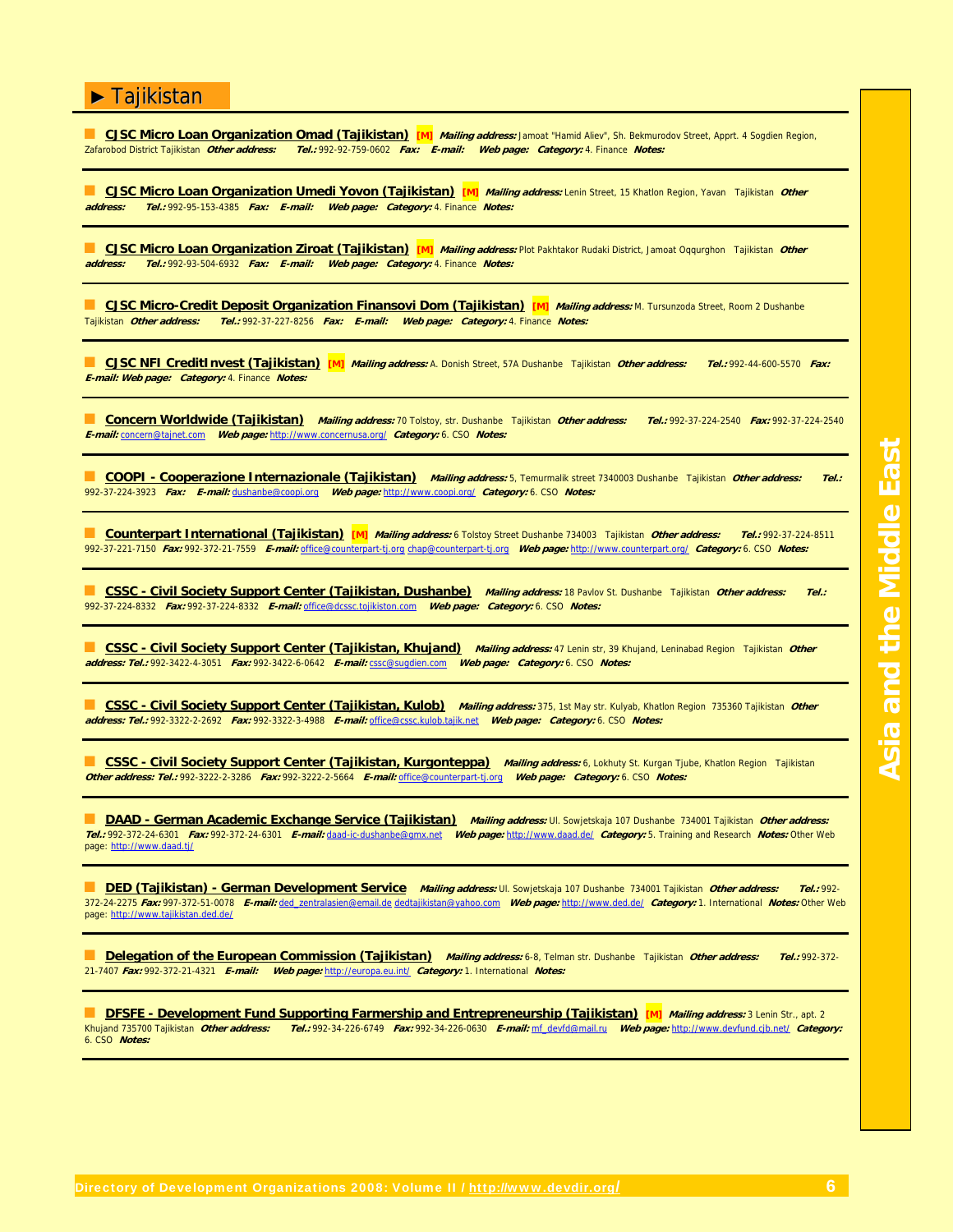**DWHH - Deutsche Welthungerhilfe / GAA - German Agro Action (Tajikistan)** Mailing address: Ul. Tolstoy 66 Duschanbe Tajikistan<br>Other address: Tel.: 992-372-24-0740 Fax: 992-372-21-8906 E-mail: Web page: http://www.welthung **Other address: Tel.:** 992-372-24-0740 **Fax:** 992-372-21-8906 **E-mail: Web page:** http://www.welthungerhilfe.de/ **Category:** 6. CSO **Notes:**

**EBRD (Tajikistan) - European Bank for Reconstruction and Development [M]** *Mailing address:* **85/22 Internatsionalnaya Street Dushanbe<br>734001 Tajikistan** *Other address: Tel.:* **992-372-21-3543** *Fax: 992-372-21-9832 E-mail: W* 734001 Tajikistan **Other address: Tel.:** 992-372-21-3543 **Fax:** 992-372-21-9832 **E-mail: Web page:** http://www.ebrd.com/ **Category:** 4. Finance **Notes:**

■ **ECCA - Ecumenical Consortium for Central Asia (Tajikistan) Mailing address:** 19 Faridaddin Attor Street Dushanbe Tajikistan **Other address: Tel.:** 992-37-221-8900 **Fax: E-mail: Web page:** http://www.act-intl.org/ **Category:** 6. CSO **Notes:** former Act Central Asia.

■ **ECOLOGIA (Tajikistan) - ECOlogists Linked for Organizing Grassroots Initiatives and Action Mailing address:** 14 K Marx St. Kolkhozabad Tajikistan **Other address: Tel.:** 992-372-21-2744 **Fax:** 992-372-21-2744 **E-mail:** ikram@unicef.khj.tajik.net **Web page:** http://www.ecologia.org/ **Category:** 6. CSO **Notes:**

■ **EF - Eurasia Foundation (Tajikistan)** *Mailing address:* P.O. Box 11 Dushanbe 734025 Tajikistan *Other address:* 18 Sovietskaya St. Dushanbe 734000 Tajikistan **Tel.:** 992-372-21-6986 **Fax:** 992-372-21-7331 **E-mail:** eurasia@eurasia.tajik.net **Web page:** http://www.eurasia.org/ **Category:** 6. CSO **Notes:**

■ **Embassy of France (Tajikistan) Mailing address:** 17, rue Varzobskaia Dushanbe 734017 Tajikistan **Other address: Tel.:** 992-37-221-7855 **Fax:** 992- 37-251-0082 **E-mail: Web page:** http://www.france.diplomatie.fr/ **Category:** 1. International **Notes:**

■ **Embassy of Germany (Tajikistan) Mailing address:** Warsobskaja 16 Dushanbe 734017 Tajikistan **Other address: Tel.:** 992-37-221-2189 **Fax:** 992- 37-224-0390 **E-mail:** info@dusc.diplo.de **Web page:** http://www.auswaertiges-amt.de/ **Category:** 1. International **Notes:**

■ **Embassy of Japan (Tajikistan) Mailing address:** 80A Habibullo Nazarova St. Dushanbe Tajikistan **Other address: Tel.:** 992-37-221-3724 **Fax:** 992-37- 223-5610 **E-mail:** embjpn@embjpn.tojikiston.com **Web page:** http://www.mofa.go.jp/ **Category:** 1. International **Notes:**

**Embassy of the United Kingdom (Tajikistan)** Mailing address: 65 Mirzo Tursunzade Street Dushanbe 734002 Tajikistan Other address: Tel.: 992-37-224-2221 **Fax:** 992-37-227-1726 **E-mail:** dushanbe.reception@fco.gov.uk **Web page:** http://www.fco.gov.uk/ **Category:** 1. International **Notes:**

■ **Eskhata Bank OSJC (Tajikistan) [M] Mailing address:** 135 Gagarin str, Khujand 735700 Tajikistan **Other address: Tel.:** 992-3422-6-6999 **Fax:** 992- 3422-6-7410 **E-mail:** eskhata@eskhata.tj **Web page:** http://www.eskhata.com/ **Category:** 4. Finance **Notes:**

■ **FAO (Tajikistan) - Food and Agriculture Organization [M] Mailing address:** 39, Aini str. Dushambe Tajikistan **Other address: Tel.:** 992-37- 221-0680 **Fax:** 992-37-251-0021 **E-mail: Web page:** http://www.fao.org/ **Category:** 1. International **Notes:**

■ **FINCA (Tajikistan) - Foundation for International Community Assistance [M]** *Mailing address:* **Rudaki Avenue 22 Dushanbe 734025<br>Tajikistan** *Other address: Tel.:* **992-372-21-4476** *Fax:* **992-372-21-4486** *E-mail:* **receptio** Tajikistan **Other address: Tel.:** 992-372-21-4476 **Fax:** 992-372-21-4486 **E-mail:** reception@finca.tajik.net **Web page:** http://www.villagebanking.org/ **Category:** 6. CSO **Notes:** Micro-Credit Deposit Organization

■ **FMFB - First MicroFinance Bank Ltd. (Tajikistan) [M] Mailing address:** 105, Rudaki Avenue Dushanbe, 734 003 Tajikistan **Other address: Tel.:** 992-372-24-9310 **Fax:** 992-372-51-0207 **E-mail:** info@fmfb.com.tj **Web page:** http://www.fmfb.com.tj/ **Category:** 4. Finance **Notes:**

■ **GAA - German Agro Action / DWHH - Deutsche Welthungerhilfe (Tajikistan)** Mailing address: Regional Office, 32 Pavlova, str. Dushanbe Tajikistan **Other address:** Project Office, 66 Tolstoy, str. Dushanbe Tajikistan **Tel.:** 992-37-224-7236 992-37-224-0740 **Fax:** 992-37-221-8906 **E-mail:** officedu@gaadwhh.tj **Web page:** http://www.welthungerhilfe.de/ **Category:** 6. CSO **Notes:**

■ **GNI (Tajikistan) - Good Neighbors International Mailing address:** Mainpost 212 Dushanbe 734025 Tajikistan **Other address: Tel.:** 992-372-34- 0668 **Fax: E-mail:** gnt@tajik.net **Web page:** http://www.gni.or.kr/ **Category:** 6. CSO **Notes:**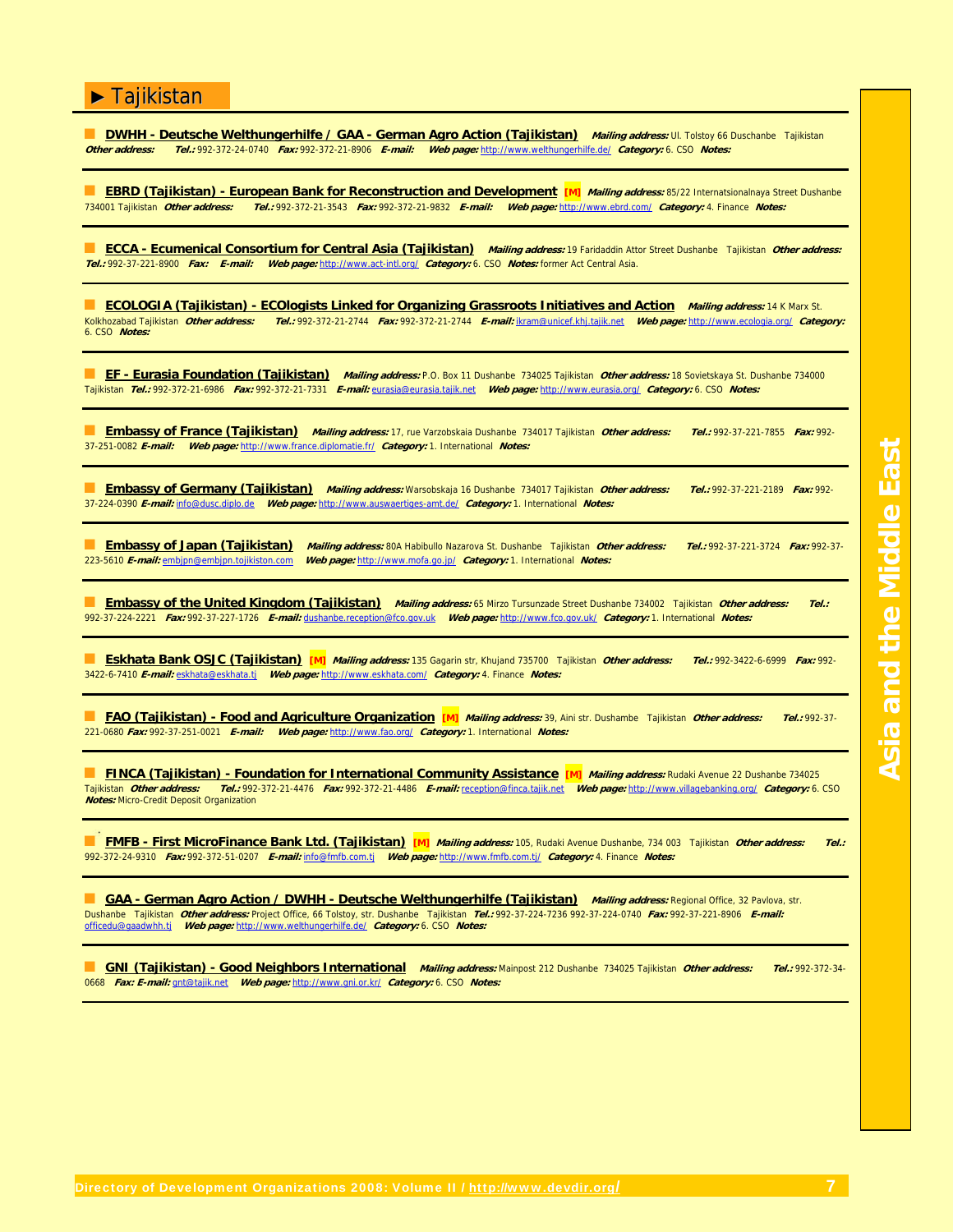■ GTZ - German Agency for Technical Cooperation (Tajikistan) [M] *Mailing address:* Sowjetskaja 107 Duschanbe 734001 Tajikistan *Other* **address: Tel.:** 992-372-21-1329 992-372-21-7451 **Fax:** 992-372-51-0076 **E-mail:** gtztad@tajnet.com **Web page:** http://www.gtz.de/ **Category:** 1. International **Notes:**

■ **HfH - Habitat for Humanity (Tajikistan)** [M] *Mailing address:* 1st proyezd Lakhuti street 29a Dushanbe 734013 Tajikistan *Other address:* 992-37-221-1171 **Fax:** 992-37-227-7425 **E-mail:** tajikistan@habitat.tj **Web page:** http://www.habitat.org/ **Category:** 6. CSO **Notes:** Other Web page: http://www.habitat.tj/

■ **Hilfswerk Austria (Tajikistan) Mailing address:** Rudaki str. 85 ap. 31, 4th proyezd Dushanbe Tajikistan **Other address: Tel.:** 992-372-23-5491 **Fax:** 992-372-23-5491 **E-mail:** hwa@tjinter.com **Web page:** http://hwa.hilfswerk.at/ **Category:** 6. CSO **Notes:**

■ **ICA - Institute of Cultural Affairs (Tajikistan) Mailing address:** 13 Microdistrict, House 67, Apt 19 Khujand 735700 Tajikistan **Other address: Tel.:** 992-3422-2-7855 **Fax: E-mail:** ica\_ehio@yahoo.ca **Web page:** http://www.ica-international.org/ **Category:** 6. CSO **Notes:**

■ **ICRC (Tajikistan) - International Committee of the Red Cross Mailing address:** Sovetskaya str. 71 Dushanbe Tajikistan **Other address: Tel.:** 992-372-21-6823 **Fax:** 992-372-51-0053 **E-mail:** dushanbe.dus@icrc.org **Web page:** http://www.icrc.org/ **Category:** 6. CSO **Notes:**

■ **IE - Institute of Economy (Tajikistan) Mailing address:** Aini Street 44 Dushanbe 734000 Tajikistan **Other address: Tel.:** 992-372-22-3028 992-372- 22-3128 **Fax: E-mail: Web page: Category:** 5. Training and Research **Notes:**

■ **IFC (Tajikistan) - International Finance Corporation [M] Mailing address:** 105 Rudaki Avenue Dushanbe Tajikistan **Other address: Tel.:** 992-372-21-0756 **Fax:** 992-372-51-0042 **E-mail:** Webmaster@ifc.org **Web page:** http://www.ifc.org/ **Category:** 1. International **Notes:**

**IFES - International Foundation for Election Systems (Tajikistan)** Mailing address: 20/1 Behzod St. Dushanbe Tajikistan Other address: **Tel.:** 992-37-221-2580 **Fax:** 992-37-221-7098 **E-mail:** ifes@ifes.tojikiston.com **Web page:** http://www.ifes.org/ **Category:** 6. CSO **Notes:**

■ **IFRC - International Federation of Red Cross and Red Crescent Societies (Tajikistan) Mailing address:** 120, Umari Khayom Str. Dushanbe 734017 Tajikistan **Other address: Tel.:** 992-37-224-0374 **Fax:** 992-37-224-5378 **E-mail:** rcstj01@mail.ru **Web page:** http://www.ifrc.org/ **Category:** 6. CSO **Notes:**

**■ IHOHS - International Humanitarian Organization Human Solidarity (Tajikistan)** *Mailing address:* **Huseinzoda str., 36 Dushanbe<br>Tajikistan** *Other address: Tel.:* **992-37-221-5524** *Fax:* **992-37-223-0180** *E-mail: Web page: C* Tajikistan **Other address: Tel.:** 992-37-221-5524 **Fax:** 992-37-223-0180 **E-mail: Web page: Category:** 6. CSO **Notes:**

■ **ILO (Tajikistan) - International Labour Organization Mailing address:** 5/5 Navoi Street, office 3 Dushanbe Tajikistan **Other address: Tel.:** 992-37-236-3873 **Fax:** 992-37-236-3873 **E-mail: Web page:** http://www.ilo.org/ **Category:** 1. International **Notes:**

■ **IMF - International Monetary Fund (Tajikistan) [M] Mailing address:** 107A Rudaki Ave Dushanbe Tajikistan **Other address: Tel.:** 992-44-600- 3234 **Fax: E-mail:** TJKContact@imf.org **Web page:** http://www.imf.org/ **Category:** 1. International **Notes:**

■ **IMON - International Micro-Loan Fund (Tajikistan)** [M] *Mailing address:* 157, K. Khujandi str. Khujand 735700 Tajikistan *Other address:* **Tel.:** 992-34-224-0056 **Fax:** 992-34-224-2353 **E-mail:** admin@imon.tj **Web page:** http://www.imon.tj/ **Category:** 4. Finance **Notes:**

■ **Internews (Tajikistan) Mailing address:** 1, Akademik Rajabov str, apt 7, fl 1-4 Dushanbe 734025 Tajikistan **Other address: Tel.:** 992-37-227-2714 **Fax:** 992-37-221-9934 **E-mail:** office@internews.tj **Web page:** http://www.internews.org/ **Category:** 8. Information **Notes:** Other Web page: http://www.internews.tj/

■ **IOM (Tajikistan) - International Organization for Migration Mailing address:** #36, Pervyi proezd Telman Street Dushanbe 734002 Tajikistan **Other address: Tel.:** 992 37-221-0302 **Fax:** 992 37-224-7196 **E-mail:** iomdushanbe@iom.tajnet.com **Web page:** http://www.iom.int/ **Category:** 1. International **Notes:** Other Web page: http://www.iom.tj/

■ **IOM (Tajikistan) - International Organization for Migration, Information Resource Centre for Labour Migrants Mailing address:** #17, Makhmadullo Kurbonov street Dushanbe 734025 Tajikistan **Other address: Web page:** http://www.iom.int/ **Category:** 1. International **Notes:** Other Web page: http://www.migrant.tj/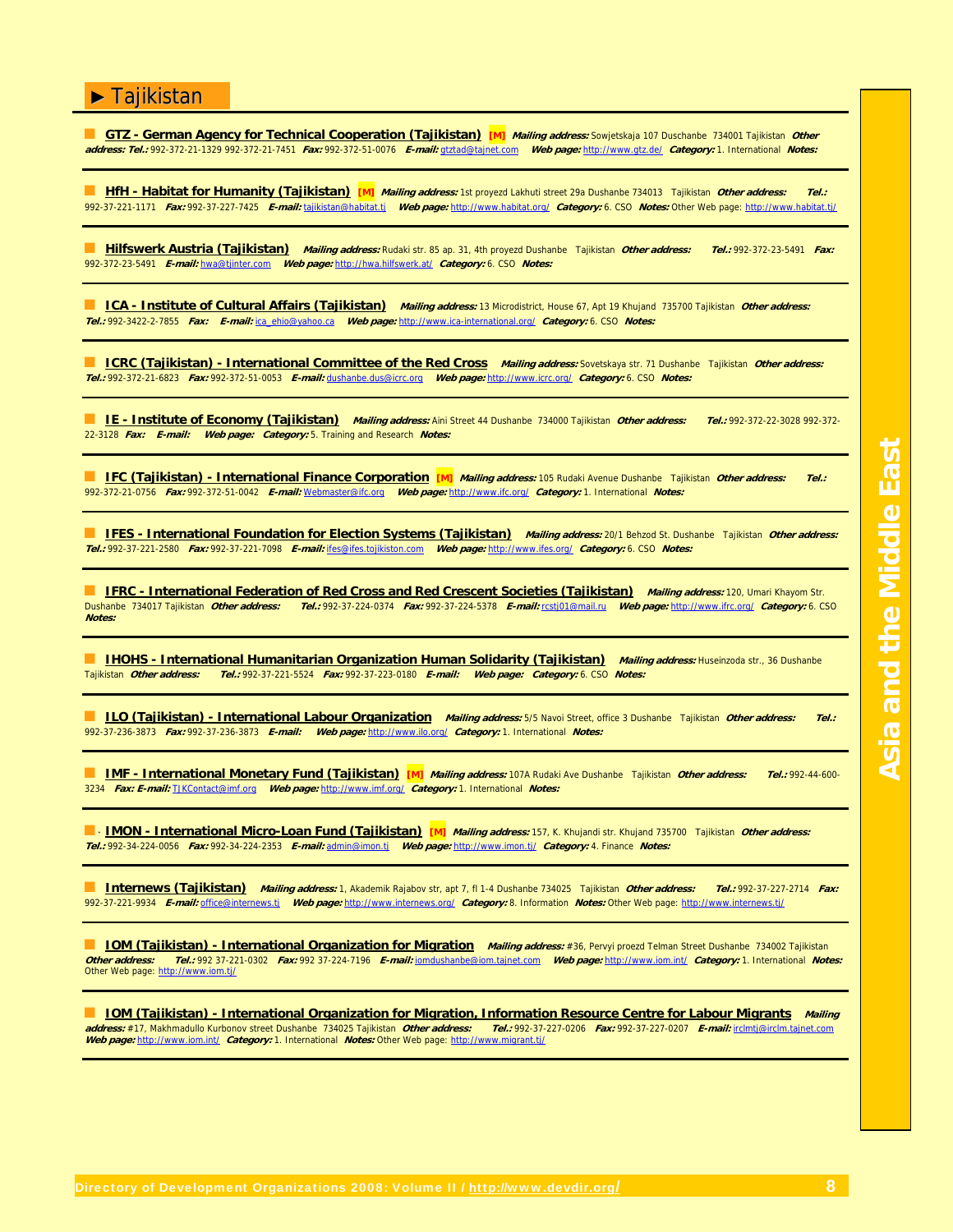■ <u>IREX - International Research and Exchange Board (Tajikistan)</u> *Mailing address:* 40 Pushkin Str. Dushanbe 734002 Tajikistan *Other*<br>address: Tel.: 992-37-224-5865 Fax: 992-37-224-6589 F-mail: info@irex.ti Web page: ht **address: Tel.:** 992-37-224-5865 **Fax:** 992-37-224-6589 **E-mail:** info@irex.tj **Web page:** http://www.irex.org/ **Category:** 5. Training and Research **Notes:** Other Web page: http://www.irex.tj/eng/index.php

**JICA - Japan International Cooperation Agency (Tajikistan)** Mailing address: # 7, Dzerzhinskiy Street, Room number 1 Dushanbe Tajikistan **Other address: Tel.:** 992-37-221-9889 **Fax:** 992-37-227-9597 **E-mail: Web page:** http://www.jica.go.jp/ **Category:** 1. International **Notes:**

■ **Kalam (Tajikistan) Mailing address:** Lenin str.55 Khorog, GBAO Region 736000 Tajikistan **Other address: Tel.:** 992-352-20-4378 **Fax:** 992-352-20-2473 **Email: Web page: Category:** 6. CSO **Notes:**

**■ KfW Entwicklungsbank (Tajikistan) - Kreditanstalt fur Wiederaufbau [M]** Mailing address: Sovetskaya Str. 107 Duschanbe 743001 Tajikistan **Other address: Tel.:** 992-44-600-6770 **Fax:** 992-44-600-6770 **E-mail:** kfw-tajikistan@mail.ru **Web page:** http://www.kfw-entwicklungsbank.de/ **Category:** 4. Finance **Notes:**

■ **LEX Law firm (Tajikistan) [M] Mailing address:** 78, Sherali st. RT, Dushanbe 734025 Tajikistan **Other address: Tel.:** 992-37-224-4961 **Fax: E-mail:** lex\_office@mail.ru **Web page:** http://www.lex.tj/ **Category:** 7. Consulting **Notes:**

■ **MCI - Mercy Corps International (Tajikistan)** [M] *Mailing address:* Pushkin str 13 Dushanbe Tajikistan *Other address:* Tel.: 992-372-21-0860 **Fax:** 992-372-51-0133 **E-mail:** mct@mercycorps.tj **Web page:** http://www.mercycorps.org/ **Category:** 6. CSO **Notes:**

■ **Merlin (Tajikistan) - Medical Emergency Relief International Mailing address:** 8 Karamova street Dushanbe Tajikistan **Other address: Tel.:** 992-37-221-4764 **Fax:** 992-37-224-2828 **E-mail:** info@merlin-tajikistan.org tajikistan@merlin.org.uk **Web page:** http://www.merlin.org.uk/ **Category:** 6. CSO **Notes:**

■ **Micro Lending Fund Humo (Tajikistan) [M] Mailing address:** 18, Tolstoy str. Dushanbe, 734005 Tajikistan **Other address: Tel.:** 992-37-224-2668 **Fax:** 992-37-224-5797 **E-mail:** office@humo.tj **Web page:** http://www.humo.tj/ **Category:** 4. Finance **Notes:**

■ **Micro Loan Fund Armon (Tajikistan)** [M] *Mailing address:* Mirzo Tursunzoda Street, 38/2, Apprt. 40 Dushanbe Tajikistan *Other address: Tel.:* 992-37-221-1291 **Fax: E-mail: Web page: Category:** 4. Finance **Notes:**

■ **Micro Loan Fund ASKaMR (Tajikistan) [M] Mailing address:** Saidmuddin Burhonov 24 Rasht District, Garm Tajikistan **Other address: Tel.: Fax: E-mail: Web page: Category:** 4. Finance **Notes:**

■ **Micro Loan Fund ASTI (Tajikistan) [M] Mailing address:** 7 Engels Str. Khujand, Sougd Oblast 735700 Tajikistan **Other address: Tel.:** 992-3422-2-9452 **Fax:** 992-3422-2-9452 **E-mail:** office@asti-tj.org **Web page:** http://www.asti-tj.org/ **Category:** 4. Finance **Notes:**

■ **Micro Loan Fund Baror (Tajikistan) [M] Mailing address:** K. Khudjandi Street, Apprt 142, Room 6 Sogdiyan Region, Khudjand Tajikistan **Other address: Tel.:** 992-3422-6-0127 **Fax: E-mail: Web page: Category:** 4. Finance **Notes:**

■ **Micro Loan Fund Borshud (Tajikistan)** [M] *Mailing address:* Shestopalov Street, Appart. 1 Jirgatol District, Jamoat Djirgatal Tajikistan *Other address:* **Tel.:** 992-3132-2-2622 **Fax: E-mail: Web page: Category:** 4. Finance **Notes:**

■ **Micro Loan Fund Chiluchor Chashma (Tajikistan) [M] Mailing address:** Rudaki Street, Apprt. 24 Khatlon Region, Shaaritus District Tajikistan **Other address: Tel.:** 992-3240-2-1954 **Fax: E-mail: Web page: Category:** 4. Finance **Notes:**

■ **Micro Loan Fund Dehkonarik (Tajikistan) [M] Mailing address:** Jamoat Dehkonaric, Village Archa Khatlon Region, District Parhar Tajikistan **Other address: Tel.:** 992-918-78-5105 **Fax: E-mail: Web page: Category:** 4. Finance **Notes:**

■ **Micro Loan Fund Fenix+(Tajikistan) [M] Mailing address:** Lenin Street, Apprt. 3, Room 7 Sogdian Region, Khudjand Tajikistan **Other address: Tel.:** 992-3422-6-1908 **Fax: E-mail: Web page: Category:** 4. Finance **Notes:**

■ **Micro Loan Fund Haft Ganj (Tajikistan) [M] Mailing address:** Rudaki Street, Apprt.35 Sogdian Region, Penjikent Tajikistan **Other address: Tel.:** 992-3475-5-4070 **Fax: E-mail: Web page: Category:** 4. Finance **Notes:**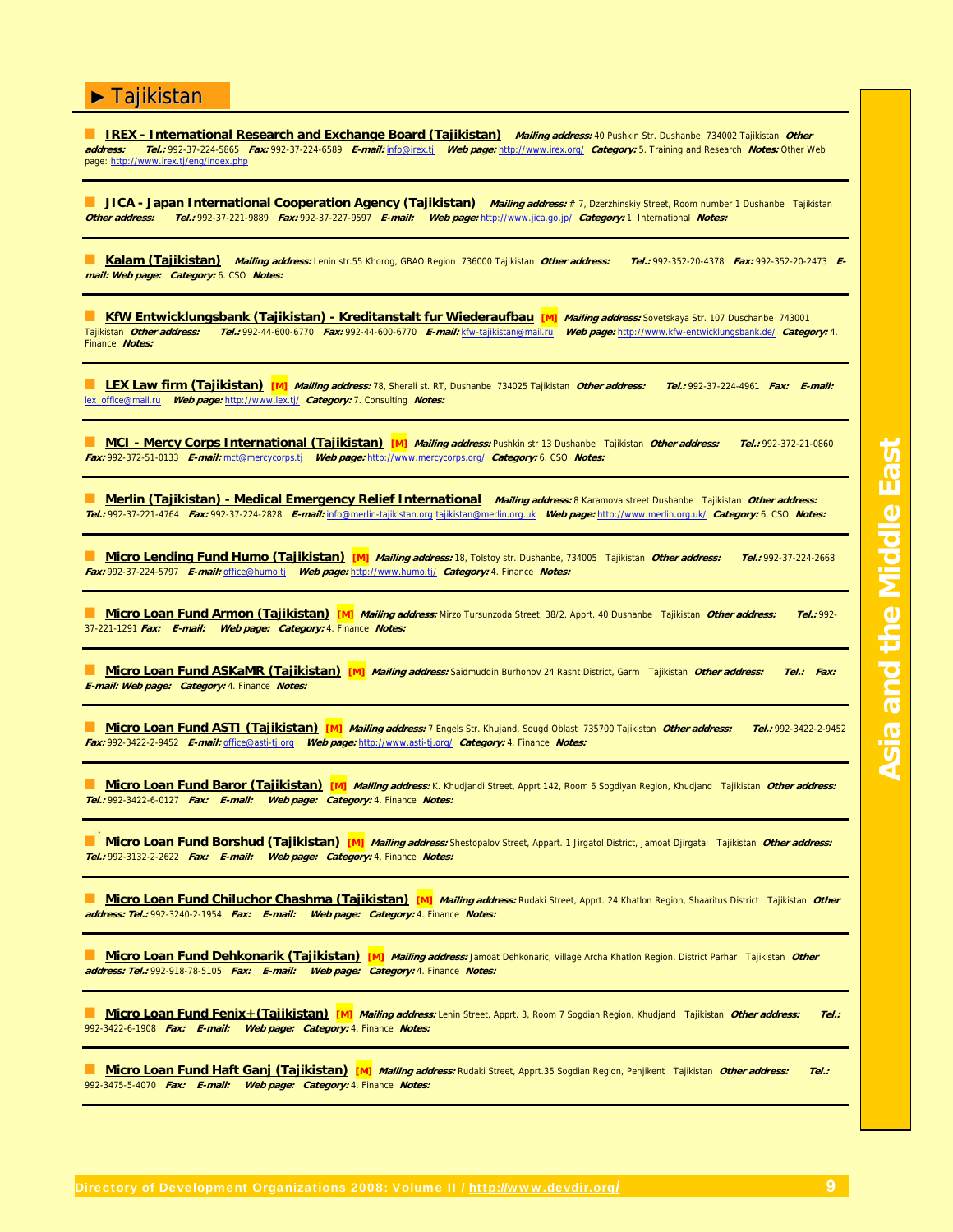| Micro Loan Fund Hamroz-Tus (Tajikistan) [M] Mailing address: N. Khusrav Street, Apprt. 33 Khatlon Region, Shahritus district Tajikistan Other<br>Tel.: 992-907-80-7222 Fax: E-mail: Web page: Category: 4. Finance Notes:<br>address:                                                                |  |  |  |
|------------------------------------------------------------------------------------------------------------------------------------------------------------------------------------------------------------------------------------------------------------------------------------------------------|--|--|--|
| Micro Loan Fund Haqiq (Tajikistan) [M] Mailing address: 66 Tolstoy, str. Dushanbe Tajikistan Other address:<br>Tel.: 992-372-224-7454 Fax: 992-<br>372-251-9112 E-mail: officedu@gaadwhh.tj     Web page: Category: 4. Finance Notes:                                                                |  |  |  |
| Micro Loan Fund Imdodi Hutal (Tajikistan) [M] Mailing address: I. Somoni Street 15 Khatlon Region, Kulob Tajikistan Other address:<br>Tel.:<br>Fax: E-mail: Web page: Category: 4. Finance Notes:                                                                                                    |  |  |  |
| Micro Loan Fund Imkoniyat (Tajikistan) [M] Mailing address: Leningradskaya Street, 9 Khatlon Region, Kurgan-Tube Tajikistan Other address:<br>Tel.: 992-3222-2-2591 Fax: E-mail: Web page: Category: 4. Finance Notes:                                                                               |  |  |  |
| Micro Loan Fund Jonsuz (Tajikistan) [M] Mailing address: Borbad Street, Appart. 86, Room 61 Dushanbe Tajikistan Other address:<br>$Tel.: 992-37-$<br>227-5377 Fax: E-mail: Web page: Category: 4. Finance Notes:                                                                                     |  |  |  |
| Micro Loan Fund Jovid (Tajikistan) - International Charity Public Organization [M] Mailing address: Oplanchuk Street, Appt. 1-A<br>Sogdian Region, Chkalovsk town Tajikistan Other address:<br>Tel.: 992-3451-5-8534 Fax: 992-3451-5-8516 E-mail: Web page: Category: 6. CSO Notes:                  |  |  |  |
| Micro Loan Fund Kiropol (Tajikistan) [M] Mailing address: Jamoat I. Somoni, Sino Street, Apprt. 4 Khatlon Region, Bokhtar District Tajikistan Other<br>address: Tel.: 992-92-776-1371 Fax: E-mail: Web page: Category: 4. Finance Notes:                                                             |  |  |  |
| Micro Loan Fund MADINA (Tajikistan) [M] Mailing address: Lenin Street, Apprt 137, Room 8 Khorug Tajikistan Other address:<br>$Tel.: 992-93-503-$<br>9803 Fax: E-mail:<br>Web page: Category: 4. Finance Notes:                                                                                       |  |  |  |
| Micro Loan Fund Mehnatobod (Tajikistan) [M] Mailing address: Jamoat Mehnatobod Khatlon Region, Bokhtar District Tajikistan Other address:<br>Tel.: 992-93-501-1032 Fax: E-mail:<br>Web page: Category: 4. Finance Notes:                                                                             |  |  |  |
| <b>Micro Loan Fund Microinvest (Tajikistan)</b> [M]<br>Mailing address: 27/6 Sharq Street Khujand, Sougd area 735700 Tajikistan Other address:<br>Tel.<br>992-3422-4-0079    Fax: 992-3422-6-6407    E-mail: info@microinvest.ti<br>Web page: http://www.microinvest.tj/ Category: 4. Finance Notes: |  |  |  |
| Micro Loan Fund Najm (Tajikistan) [M] Mailing address: Jamoat Obiklik Khatlon Region, Khuroson District Tajikistan Other address:<br>$Tel.: 992-3242-$<br>2-1641 Fax: E-mail: Web page: Category: 4. Finance Notes:                                                                                  |  |  |  |
| Micro Loan Fund Nasrin (Tajikistan) [M] Mailing address: A Navoi street, 33/3, room 25 Dushanbe Tajikistan Other address:<br>Tel.: 992-37-232-7812<br>Web page: Category: 4. Finance Notes:<br>Fax: E-mail:                                                                                          |  |  |  |
| Micro Loan Fund Nov-Credit (Tajikistan) [M] Mailing address: Lenin Street, Apprt 20, Room 34 Sogdian Region, Khudjand Tajikistan Other address:<br>Tel.: 992-3422-4-5320 Fax: E-mail: Web page: Category: 4. Finance Notes:                                                                          |  |  |  |
| Micro Loan Fund OXUS (Tajikistan) [M] Mailing address: Huseinzade st. 18 Dushanbe Tajikistan Other address:<br>Tel.: 992-372-27-6010 Fax: E-<br>mail: dushanbe@oxusnetwork.org Web page: http://www.oxusnetwork.org/ Category: 6. CSO Notes: Other Web page: http://www.oxus.tj/                     |  |  |  |
| <b>Micro Loan Fund Pahtaobod (Tajikistan) [M] <i>Mailing address:</i> Jamoat Pahtaobod, village Kaduchi Khatlon Region, District Vose Tajikistan <i>Other</i></b><br>Tel.: 992-918-66-1909 Fax: E-mail: Web page: Category: 4. Finance Notes:<br>address:                                            |  |  |  |
| Micro Loan Fund Rushdi Vodii Zarafshon (Tajikistan) [M] Mailing address: I. Somoni Street 24 Sogdiyan Region, Penjikent Tajikistan Other<br>address: Tel.: Fax: E-mail: Web page: Category: 4. Finance Notes:                                                                                        |  |  |  |
| Micro Loan Fund Somit (Tajikistan) [M] Mailing address: Buston (former Karateginskaya Street), Appt. 6 Dushanbe Tajikistan Other address:<br>Tel.<br>992-37-225-5487 Fax: E-mail:<br>Web page: Category: 4. Finance Notes:                                                                           |  |  |  |
|                                                                                                                                                                                                                                                                                                      |  |  |  |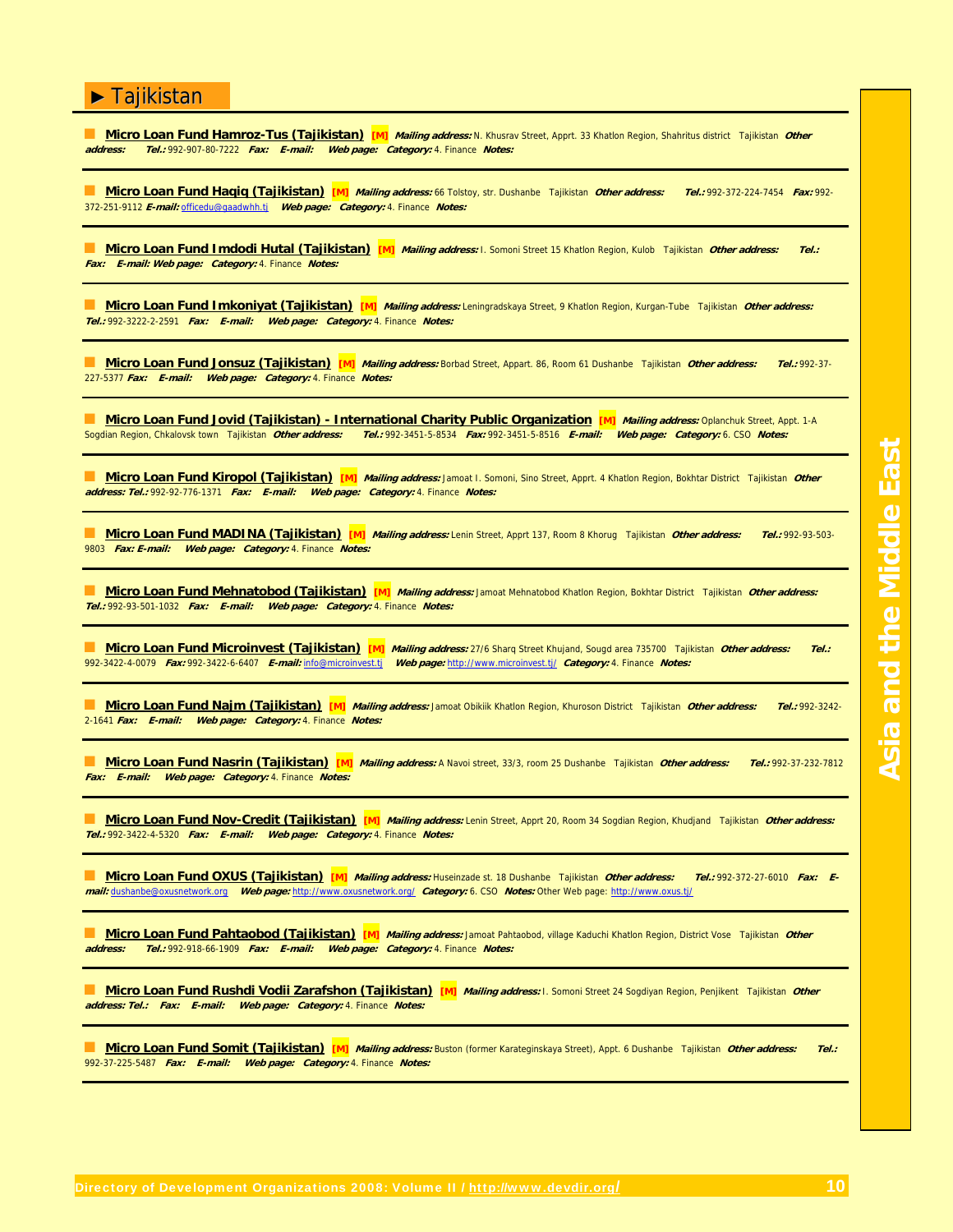| <b>Micro Loan Fund Sugd Mikrofin (Tajikistan)</b> [M] Mailing address: Jamoat Yova Sogdiyan Region, District B. Gafurov Tajikistan Other address:<br>Tel.: Fax: E-mail:<br>Web page: Category: 4. Finance Notes:                                         |  |  |  |
|----------------------------------------------------------------------------------------------------------------------------------------------------------------------------------------------------------------------------------------------------------|--|--|--|
| Micro Loan Fund Tugarakiyon (Tajikistan) [M] Mailing address: Jamoat Tugarak Khatlon Region, District Vose Tajikistan Other address:<br>Tel.:<br>992-918-89-8851 Fax: E-mail:<br>Web page: Category: 4. Finance Notes:                                   |  |  |  |
| Micro Loan Fund VAHSH MIKROFIN (Tajikistan) [M] Mailing address: Lohutii Street 15 Khatlon Region, Kurgan Tube Tajikistan Other address:<br>Tel.: 992-3222-2-5425 Fax: E-mail: Web page: Category: 4. Finance Notes:                                     |  |  |  |
| Micro Loan Fund VATANAM (Tajikistan) [M] Mailing address: Mir-Ali Street, 121 Dushanbe, Firdausi District Tajikistan Other address:<br>Tel.: 992-<br>37-221-6979 Fax: E-mail: Web page: Category: 4. Finance Notes:                                      |  |  |  |
| Micro Loan Fund Zainalobiddin (Tajikistan) [M] Mailing address: Proletarskaya Street, 22 Khatlon Region, Jilikul District Tajikistan Other address:<br>Tel.: 992-3252-2-1948 Fax: E-mail: Web page: Category: 4. Finance Notes:                          |  |  |  |
| Micro Loan Fund ZAR (Tajikistan) [M] Mailing address: A.Navoi Street, Apprt. 5/6, Room 12 Dushanbe Tajikistan Other address:<br>Tel.: 992-37-236-<br>2367 <b>Fax: E-mail:</b><br>Web page: Category: 4. Finance Notes:                                   |  |  |  |
| Micro Loan Organization DAHANA District Kulob (Tajikistan) [M] Mailing address: Jamoat Dahana, Village Dahana Khatlon Region, District<br>Kulob Tajikistan Other address:<br>Tel.: 992-907-75-1846 Fax: E-mail:<br>Web page: Category: 4. Finance Notes: |  |  |  |
| Micro Loan Organization Behnamo (Taiikistan) [M] Mailing address: Mirzo Tursunzoda Street, 38/2, Room 23 Dushanbe Tajikistan Other address:<br>Tel.: 992-37-224-0402 Fax: E-mail: Web page: Category: 4. Finance Notes:                                  |  |  |  |
| Micro Loan Organization Dastyor (Tajikistan) [M] Mailing address: I. Somoni Street 10, Room 9 Dushanbe Tajikistan Other address:<br>$Tel.: 992-$<br>37-223-1875 Fax: E-mail: Web page: Category: 4. Finance Notes:                                       |  |  |  |
| Micro Loan Organization Furuz (Tajikistan) [M] Mailing address: Aini Street, 27 Khatlon Region, Kurgan Tube Tajikistan Other address:<br>$Tel.$ :<br>992-3222-2-5135 Fax: E-mail: Web page: Category: 4. Finance Notes:                                  |  |  |  |
| <b>Micro Loan Organization Gender va Taraggiyot (Tajikistan)</b> [M] Mailing address: Loig Sherali Street, Apprt. 78 Dushanbe Tajikistan Other<br>address: Tel.: 992-37-224-1930    Fax: E-mail:<br>Web page: Category: 6. CSO Notes:                    |  |  |  |
| Micro Loan Organization Ishkoshim (Tajikistan) [M] Mailing address: Z. Salomatshoev Street, Room 1 Ishkoshim District, Ishkoshim Tajikistan<br>Other address: Tel.: 992-3553-2-1015 Fax: E-mail: Web page: Category: 4. Finance Notes:                   |  |  |  |
| <b>Micro Loan Organization Kayoniyon (Tajikistan)</b> [M] Mailing address: Bozor Street Khatlon Region, Yavan Tajikistan Other address:<br>$Tel.: 992-$<br>3141-2-1113 Fax: E-mail: Web page: Category: 4. Finance Notes:                                |  |  |  |

■ **Micro Loan Organization Khazinai Somoniyon (Tajikistan)** [M] *Malling address:* A. Navoi Strit, 5/6 Dushanbe, Sino District Tajikistan *Other* **address: Tel.:** 992-907-76-5757 **Fax: E-mail: Web page: Category:** 4. Finance **Notes:**

■ **Micro Loan Organization Mehnatobod (Tajikistan)** [M] *Mailing address:* Jamoat Mehnatobod Khatlon Region, Bokhtar District Tajikistan *Other* **address: Tel.:** 992-93-501-1032 **Fax: E-mail: Web page: Category:** 4. Finance **Notes:**

■ **Micro Loan Organization MUZAFFARIYAT (Tajikistan)** [M] *Mailing address:* K. Khujandi Street, 166 Sogdiyan Region, Khudjand Tajikistan *Other* **address: Tel.:** 992-3422-6-0596 **Fax: E-mail: Web page: Category:** 4. Finance **Notes:**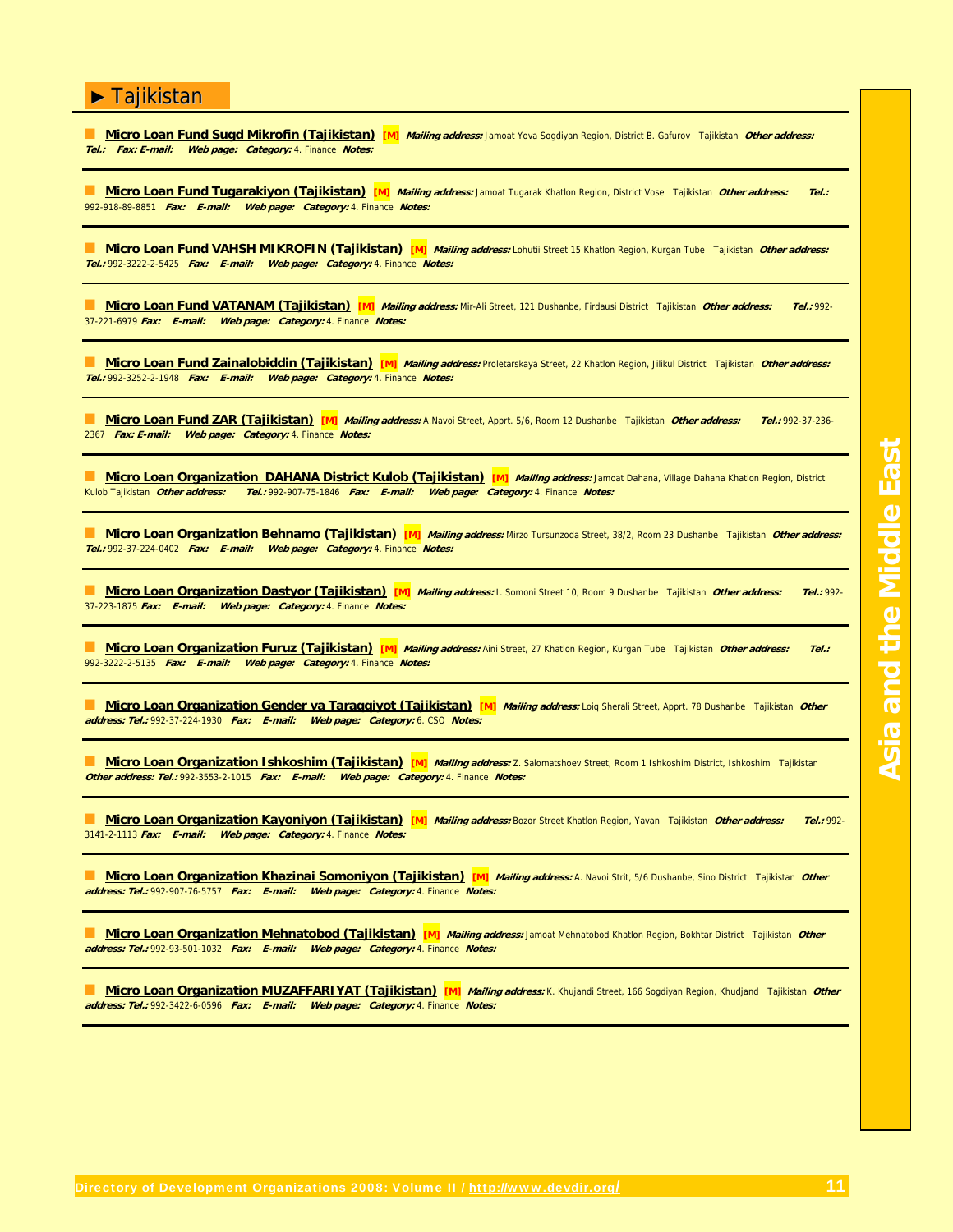### **Micro Loan Organization Qamishqurghon (Tajikistan) [M]** *Mailing address:* Jamoat Qamishqurghon Sogdiyan Region, Asht District Tajikistan **Other address: Tel.:** 992-3453-2-2153 **Fax: E-mail: Web page: Category:** 4. Finance **Notes: Micro Loan Organization Ruthdi Obshoron (Tajikistan) [M] Mailing address: Jamoat Obshoron Khatlon Region, District Shahrituz Tajikistan Other address: Tel.:** 992-918-89-9346 **Fax: E-mail: Web page: Category:** 4. Finance **Notes: Micro Loan Organization Selskoe finansirovanie I razvitie (Tajikistan) [M]** Mailing address: Rajabovs Street 15 Dushanbe Tajikistan **Other address: Tel.:** 992-37-221-9289 **Fax: E-mail: Web page: Category:** 4. Finance **Notes: Micro Loan Organization Tavildara - District Tavildara (Tajikistan) [M]** Mailing address: Jamoat Tavildara District Tavildara Tajikistan **Other address: Tel.:** 992-3156-2-2332 **Fax: E-mail: Web page: Category:** 4. Finance **Notes: Micro Loan Organization Voruh District Isfara (Tajikistan) [M]** *Mailing address:* Jamoat Voruh, Lenin Street Sogdiyon Region, District Isfara<br>Tajikistan *Other address: Tel.:* 992-918-70-7544 *Fax: E-mail: Web page: Cate* Tajikistan **Other address: Tel.:** 992-918-70-7544 **Fax: E-mail: Web page: Category:** 4. Finance **Notes:** ■ **Micro-Credit Deposit Organization Azizi Invest (Tajikistan) [M] Mailing address:** Rudaki Avenue 10 Dushanbe Tajikistan **Other address: Tel.:** 992-37-221-1188 **Fax: E-mail: Web page: Category:** 4. Finance **Notes:** ■ **Micro-Credit Deposit Organization Credit-Express (Tajikistan) [M] Mailing address:** Tursunzade st. 3/1, JSC "Promstroy" building 2nd floor Dushanbe Tajikistan **Other address: Tel.:** 992-44-600-6464 **Fax: E-mail:** mdo@tojikiston.com **Web page:** http://www.credit-express.tj/ **Category:** 4. Finance **Notes:** ■ **Micro-Credit Deposit Organization Saydahmad (Tajikistan) [M] Mailing address:** Village Voseobod Khatlon Region, District Vose Tajikistan **Other address: Tel.:** 992-918-62-5310 **Fax: E-mail: Web page: Category:** 4. Finance **Notes:** ■ **Micro-Credit Deposit Organization Service-Credit (Tajikistan) [M] Mailing address:** N. Karaboev Street, 100 Dushanbe Tajikistan **Other address: Tel.:** 992-907-72-0661 **Fax: E-mail: Web page: Category:** 4. Finance **Notes:** ■ **Ministry of Agriculture (Tajikistan) Mailing address:** 44, Rudaki avenue Dushambe 734025 Tajikistan **Other address: Tel.:** 992-37-221-1596 992- 772-24-0370 **Fax: E-mail: Web page: Category:** 2. Government **Notes:** ■ **Ministry of Economy and Trade (Tajikistan) Mailing address:** 37 Bokhtar St. Dushanbe Tajikistan **Other address: Tel.:** 992-37-227-3434 **Fax:** 992-37-221-5132 **E-mail: Web page:** http://www.met.tj/ **Category:** 2. Government **Notes:** ■ **Ministry of Education (Tajikistan) Mailing address:** 14/1 Hakimzade Str. Dushanbe Tajikistan **Other address: Tel.:** 992-37-221-8261 **Fax:** 992-37- 224-1905 **E-mail: Web page:** http://www.education.tj/ **Category:** 2. Government **Notes:** ■ **Ministry of Energy (Tajikistan) Mailing address:** 10 Bohtar Str. Dushanbe 734025 Tajikistan **Other address: Tel.:** 992-37-221-5064 **Fax:** 992-37-227- 9010 **E-mail:** energo@rs.tj **Web page:** http://www.minenergo.tj/ **Category:** 2. Government **Notes:** ■ **Ministry of Environmental Protection (Tajikistan) Mailing address:** 12, Bokhtaar str. 34025 Dushanbe Tajikistan **Other address: Tel.:** 992-37-

► Tajikistan

■ **Ministry of Finance (Tajikistan) Mailing address:** ul. Akademikov Radzabovii 3 Dushanbe 734025 Tajikistan **Other address: Tel.:** 992-37-221-6554 **Fax:** 992-37-221-1417 **E-mail: Web page:** http://www.finance.tj **Category:** 2. Government **Notes:**

■ **Ministry of Foreign Affairs (Tajikistan) Mailing address:** pr. Rudaki 42 Dushanbe 734051 Tajikistan **Other address: Tel.:** 992-37-220-1137 **Fax:** 992-37-721-0259 **E-mail:** admin@mid.tj **Web page:** http://www.mid.tj/ **Category:** 2. Government **Notes:**

221-3039 **Fax:** 992-37-221-1839 **E-mail: Web page: Category:** 2. Government **Notes:**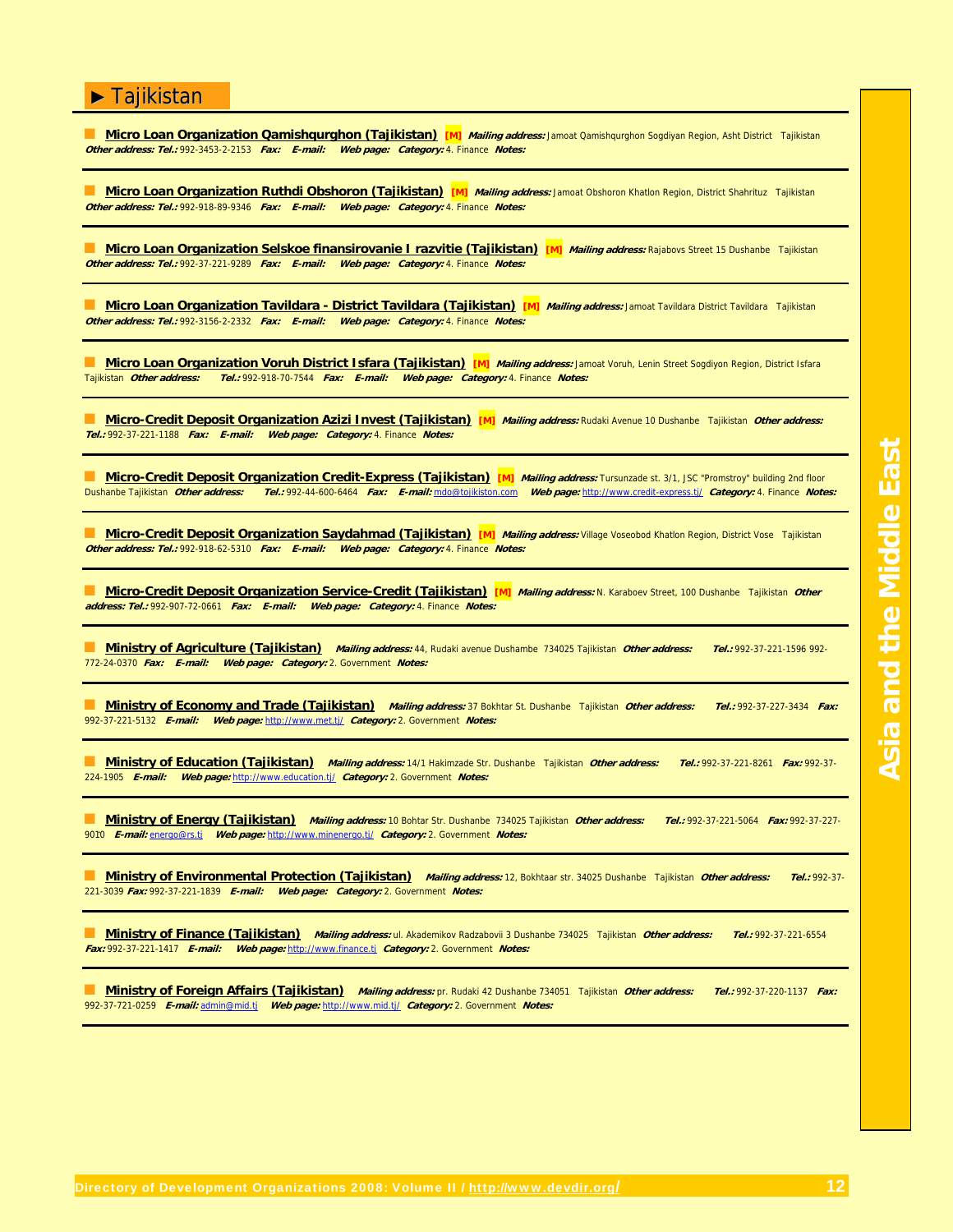■ **Ministry of Health (Tajikistan) Mailing address:** 69 Shevchenko St. Dushanbe Tajikistan **Other address: Tel.:** 992-37-221-1835 **Fax:** 992-37-221- 7525 **E-mail:** health@tajnet.com **Web page:** http://www.health.tj/ **Category:** 2. Government **Notes:**

■ **Ministry of Industry (Tajikistan) Mailing address:** 22, Rudaki Ave. Dushanbe Tajikistan **Other address: Tel.:** 992-372-221-6997 **Fax: E-mail: Web page: Category:** 2. Government **Notes:**

■ **Ministry of Justice (Tajikistan) Mailing address:** pr. Rudaki 25 Dushanbe Tajikistan **Other address: Tel.: Fax: E-mail: Web page: Category:** 2. Government **Notes:**

■ **Ministry of Land and Water Management (Tajikistan) Mailing address:** pr. Kudaki 78 Dushanbe 734001 Tajikistan **Other address: Tel.: Fax: E-mail: Web page: Category:** 2. Government **Notes:**

■ **Ministry of Social Welfare, Labor and Employment (Tajikistan) Mailing address:** ul. Borbad 71 Dushanbe 734032 Tajikistan **Other address: Tel.: Fax: E-mail: Web page: Category:** 2. Government **Notes:**

■ **Ministry of Transportation and Roads (Tajikistan) Mailing address:** ul. Aini 14 Dushanbe Tajikistan **Other address: Tel.: Fax: E-mail: Web page: Category:** 2. Government **Notes:**

■ **Mission East (Tajikistan) Mailing address:** Bauman 1 Dushanbe Tajikistan **Other address: Tel.:** 992-37-224-0941 **Fax:** 992-37-224-2808 **E-mail:** miseast@miseast.tajik.net **Web page:** http://www.miseast.org/ **Category:** 6. CSO **Notes:**

■ **MRDS - Millennium Relief and Development Services (Tajikistan) [M] Mailing address:** 27, Aini St. Kurgan-Tyube 735140 Tajikistan **Other address: Tel.:** 992-3222-2-8146 **Fax:** 992-3222-2-5135 **E-mail:** med-reception@mrds.org **Web page:** http://www.mrds.org/ **Category:** 6. CSO **Notes:**

**MASMB - National Association of Small and Medium Business (Tajikistan)** *Mailing address:* **Bofanda Str. 9 Dushanbe 734042 Tajikistan<br>Other address: Tel.: 992-372-21-1726 Fax: 992-372-21-1726 F-mail: Web page: Category: 3. Other address: Tel.:** 992-372-21-1726 **Fax:** 992-372-21-1726 **E-mail: Web page: Category:** 3. Private sector **Notes:**

■ **National Bank of Tajikistan [M] Mailing address:** 107A Rudaki Ave. Dushanbe 734003 Tajikistan **Other address: Tel.:** 992-44-600-3227 992-372-21-2679 **Fax:** 992-44-600-3235 **E-mail:** info@nbt.tj **Web page:** http://www.nbt.tj/ **Category:** 4. Finance **Notes:**

**BEARC - Norwegian Refugee Council (Tajikistan) [M]** *Mailing address: c/o* NGO Training and Support Centre, 41, Pulodi Street Dushanbe Tajikistan<br> **Other address: Tel.: 992-372-21-3346 992-372-27-3125 Fax: 992-372-51-0039 Other address: Tel.:** 992-372-21-3346 992-372-27-3125 **Fax:** 992-372-51-0039 **E-mail:** nrc@nrc.tajik.net **Web page:** http://www.nrc.no/ **Category:** 6. CSO **Notes:**

■ **NSIFT - National Social Investment Fund of Tajikistan Mailing address:** 62 Proletarskaya Street Dushanbe 734017 Tajikistan **Other address: Tel.:** 992-37-221-6023 **Fax:** 992-37-251-0067 **E-mail:** spap@nsift.tojikiston.com **Web page:** http://www.nsift.tojikiston.com/ **Category:** 2. Government **Notes:**

■ **Operation Mercy Tajikistan Mailing address:** Loiq Sherali str. 3 Dushanbe Tajikistan **Other address: Tel.:** 992-37-224-7826 992-372-21-0880 **Fax:** 992- 37-221-2210 **E-mail:** info@omtj.org **Web page:** http://www.omtj.org/ **Category:** 6. CSO **Notes:**

■ **Ora International (Tajikistan) Mailing address:** Pr. Kuibischev 17, Apt.11 Dushanbe 734042 Tajikistan **Other address: Tel.:** 992-37-227-4610 **Fax:** 992-37-321-6442 **E-mail:** oradush@securenym.net **Web page:** http://www.ora-international.org/ **Category:** 6. CSO **Notes:**

■ **Orienbank OJSC (Tajikistan) Mailing address:** Rudaki ave. 95/1 Dushanbe 734001 Tajikistan **Other address: Tel.:** 992-37-221-0920 **Fax:** 992-37-221- 1877 **E-mail:** info@orienbank.com **Web page:** http://www.orienbank.com/ **Category:** 4. Finance **Notes:**

■ **OSCE - Organization for Security and Cooperation in Europe (Tajikistan)** Mailing address: Zikrullo Khojaev Str. 12 734 017 Dushanbe Tajikistan **Other address: Tel.:** 992-372-21-4063 992-372-51-0034 **Fax:** 992-372-24-9159 **E-mail:** cid-tj@osce.org **Web page:** http://www.osce.org/ **Category:** 1. International **Notes:**

■ **OSI - Open Society Institute Assistance Foundation (Tajikistan) Mailing address:** 1 Firdavsi Street Dushanbe 734003 Tajikistan **Other address: Tel.:** 992-37-221-1958 **Fax:** 992-37-251-0142 **E-mail:** osi@osi.tajik.net **Web page:** http://www.soros.org/ **Category:** 6. CSO **Notes:**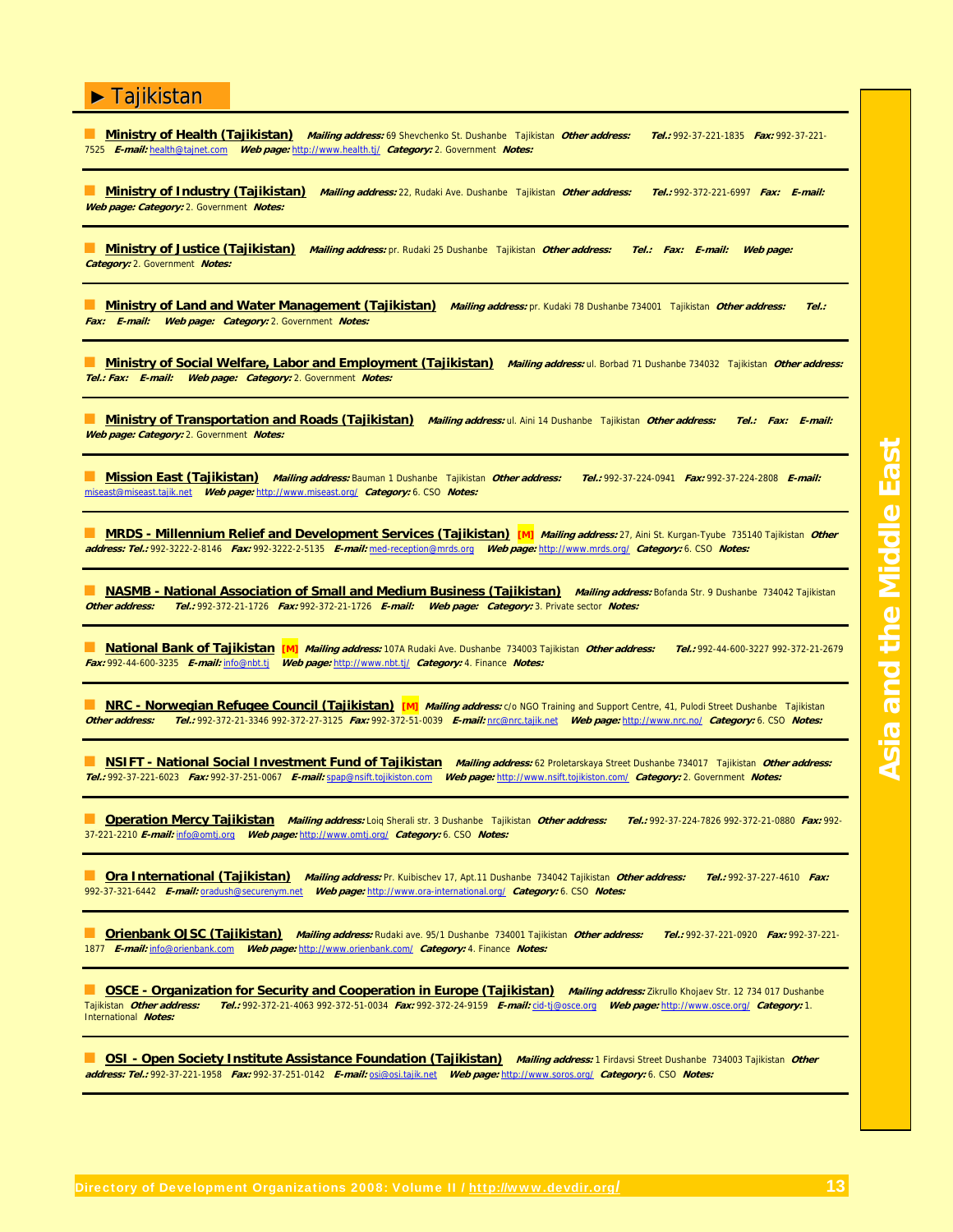■ **Oxfam GB (Tajikistan) Mailing address:** 53, Ibni Sino str. Dushanbe Tajikistan **Other address: Tel.:** 992-37-224-5353 **Fax:** 992-37-224-7672 **E-mail: Web page:** http://www.oxfam.org/ **Category:** 6. CSO **Notes:**

■ **Project HOPE (Tajikistan) Mailing address:** Humanitarian Aid Program, 13B Aini St. Apt. 1 Dushanbe Tajikistan **Other address: Tel.:** 992-37-221-0340 **Fax:** 992-37-221-0340 **E-mail:** MCHOPE@tojikiston.com administrator@projecthope.tj **Web page:** http://www.projecthope.org/ **Category:** 6. CSO **Notes:**

**BI PSF-CI - Pharmaciens Sans Frontières Comité International (Tajikistan) Mailing address: 68, Gagarin st Dushanbe 734003 Tajikistan<br>Other address: Tel.: 992-37-224-5164 Fax: 992-37-251-0132 E-mail: psf@psf.toiikiston.com Other address: Tel.:** 992-37-224-5164 **Fax:** 992-37-251-0132 **E-mail:** psf@psf.tojikiston.com **Web page:** http://www.psfci.org/ **Category:** 6. CSO **Notes:**

■ **PSI (Tajikistan) - Population Services International Mailing address:** 54 Shotemur St. Dushanbe 734002 Tajikistan **Other address: Tel.:** 992-372-21-1519 **Fax: E-mail:** questions@psi.kz **Web page:** http://www.psi.org/ **Category:** 6. CSO **Notes:**

**Dublic Fund Labor Resource Information Consulting Center (Tajikistan) Mailing address: 18 Istaravshan, apt. 2 Dushanbe 734025<br>Tajikistan** *Other address: Tel.: Fax: E-mail:* **info@jobclub.tj Web page: http://www.legal-club.** Tajikistan **Other address: Tel.: Fax: E-mail:** info@jobclub.tj **Web page:** http://www.legal-club.tj/ **Category:** 6. CSO **Notes:**

■ **Public Fund Perspective (Tajikistan) Mailing address:** 25 Kurbanova Str., apt. 10 Dushanbe 734025 Tajikistan **Other address: Tel.:** 992-37-441-0140 **Fax: E-mail:** perspective@tajik.net **Web page: Category:** 6. CSO **Notes:**

■ **RCVC - Refugees, Children and Vulnerable Citizens (Tajikistan) Mailing address:** 41, Pulodi Street Dushambe Tajikistan **Other address: Tel.:** 992-37-227-6981 **Fax:** 992-372-21-8715 **E-mail:** mavjuda.rcvc@tojikiston.com **Web page: Category:** 6. CSO **Notes:**

■ **RI - Relief International (Tajikistan) Mailing address:** 6, Pavlova Street Dushanbe 734003 Tajikistan **Other address: Tel.:** 992-37-224-2317 **Fax:** 992-37-224-3908 **E-mail: Web page: Category:** 6. CSO **Notes:**

■ **Save the Children (Tajikistan) [M] Mailing address:** 2 proezd, 8-10 Ackademicheskaya Dushanbe Tajikistan **Other address: Tel.:** 992-37-221-0771 **Fax:** 992-37-251-0079 **E-mail:** scfcafo@savechildren.tj **Web page:** http://www.savethechildren.net/ **Category:** 6. CSO **Notes:**

■ **SCA - Swedish Committee for Afghanistan (Tajikistan) Mailing address:** Rudaki 95, app # 6 Dushanbe Tajikistan **Other address: Tel.:** 992- 37-224-4649 **Fax:** 992-37-224-7686 **E-mail:** scadsb@mail.ru **Web page:** http://www.swedishcommittee.org/ **Category:** 6. CSO **Notes:**

■ **SDC (Tajikistan) - Swiss Agency for Development and Cooperation Mailing address:** 20, Pavlova Street Dushanbe 734003 Tajikistan **Other address: Tel.:** 992-37-224-7316 992-44-600-5455 **Fax:** 992-44-600-5455 **E-mail:** dushanbe@sdc.net **Web page:** http://www.sdc.admin.ch/ **Category:** 1. International **Notes:** Other Web page: http://www.swisscoop.tj/

■ **Shelter for Life (Tajikistan) Mailing address:** 7 Lutfi Street Dushanbe 734017 Tajikistan **Other address: Tel.:** 992-37-224-6580 **Fax:** 992-37-251-0151 **E-mail: Web page:** http://www.shelter.org/ **Category:** 6. CSO **Notes:**

**■ · SIDA - Swedish International Development Cooperation Agency (Tajikistan) [M]** Mailing address: 106, pr-t Druzhby Narodov Dasjanbe 734013 Tajikistan **Other address: Tel.:** 992-372-24-6265 **Fax: E-mail:** sida@sida.tojikiston.com **Web page:** http://www.sida.se/ **Category:** 1. International **Notes:**

■ **Society and Law (Tajikistan) Mailing address:** 41, Tillo Pulodi Str. Dushanbe Tajikistan **Other address: Tel.:** 992-37-221-8572 **Fax:** 992-37-227-0376 **E-mail:** soclaw@rambler.ru **Web page: Category:** 6. CSO **Notes:**

■ **Sokhibkorbank OJSC (Tajikistan) Mailing address:** K.Khujandi St., 165 Khujand, Sogd oblast 735700 Tajikistan **Other address: Tel.:** 992-3422-6-4767 **Fax: E-mail:** info@sohibkorbank.com **Web page:** http://www.sohibkorbank.com **Category:** 4. Finance **Notes:**

■ **SPC - State Property Committee (Tajikistan) Mailing address:** Dushanbe Tajikistan **Other address: Tel.:** 992-372-21-8659 **Fax: E-mail:** privatization@tajikistan.com **Web page:** http://www.privatization.tajikistan.com/ **Category:** 2. Government **Notes:**

■ **STAR - Society in Tajikistan for Assistance and Research (Tajikistan) Mailing address:** 9 Gertsen St. Dushanbe 734025 Tajikistan **Other address: Tel.:** 992-37-221-0460 **Fax: E-mail:** admin@star.edu.tj **Web page: Category:** 5. Training and Research **Notes:**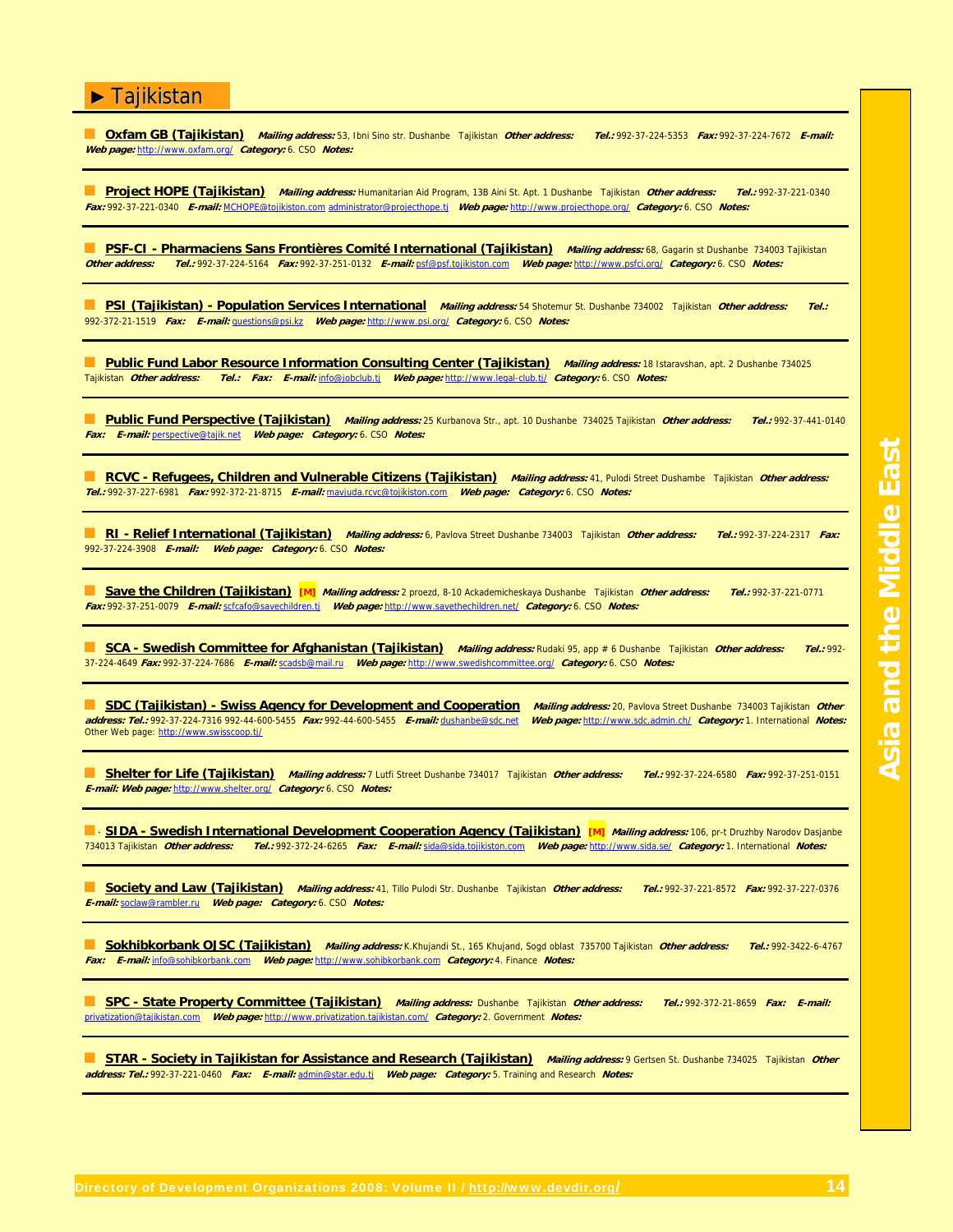■ **State Statistical Agency / Gosstatagentstvo (Tajikistan) Mailing address:** 17, Bokhtar Street Dushanbe 734025 Tajikistan **Other address: Tel.:** 992-372-27-6882 992-372-27-3638 **Fax:** 992-372-27-5408 **E-mail: Web page: Category:** 2. Government **Notes:**

**State-Commercial Bank for Foreign Economic Affairs of the Republic of Tajikistan Mailing address: 4, Ostrovsky Street Dushanbe** 734012 Tajikistan **Other address: Tel.:** 992-372-23-3561 **Fax:** 992-372-21-4738 **E-mail: Web page: Category:** 4. Finance **Notes:**

■ **Statistics Committee (Tajikistan) Mailing address:** Bokhtar Street 17 Dushanbe 734025 Tajikistan **Other address: Tel.:** 992-37-227-6361 **Fax:** 992- 37-221-4375 **E-mail:** tad@stat.td.silk.org **Web page: Category:** 2. Government **Notes:**

■ **Sugdagroserv Open Joint Stock Company (Tajikistan) [M] Mailing address:** 85A Lenin Str. Khudjand 735700 Tajikistan **Other address: Tel.:** 992-3422-6-3206 **Fax: E-mail: Web page:** http://www.ifc.org/ **Category:** 4. Finance **Notes:**

■ **TACIS - Coordination Unit on Technical Assistance of European Community (Tajikistan) Mailing address:** Rudaki Avenue 137, 6 th floor Dushanbe 734003 Tajikistan **Other address: Tel.:** 992-372-24-4754 992-372-21-0226 ; 992-372-21-8294 **Fax:** 992-372-24-0228 **E-mail:** ncu@tacis.tajnet.com **Web page:** http://europa.eu.int/ **Category:** 1. International **Notes:** Other Web page: http://www.tacis.tj/

■ **Tajik State Center for Standardization and Metrology (Tajikistan) Mailing address:** 42/2 Karabaev Dushanbe Tajikistan **Other address: Tel.:** 992-372-33-6869 **Fax: E-mail: Web page: Category:** 5. Training and Research **Notes:**

■ **Tajik State University of Commerce (Tajikistan) [M] Mailing address:** 1/2 Dehoti str. Dushanbe 734055 Tajikistan **Other address: Tel.:** 992- 372-34-8342 **Fax: E-mail:** ebd@osi.tajik.net **Web page: Category:** 5. Training and Research **Notes:**

■ **Tajikbankbusiness - Tajik Joint Stock Commercial Bank of Social and Economic Development** *Mailing address:* **29, Shotemur<br>Street Dushanbe 734025 Tajikistan** *Other address: Tel.: 992-372-21-0603 992-372-21-0634 Fax: 992-*Street Dushanbe 734025 Tajikistan **Other address: Tel.:** 992-372-21-0503 992-372-21-0634 **Fax:** 992-372-23-4417 992-372-21-0621 ; 992-372-21-0846 **E-mail: Web page: Category:** 4. Finance **Notes:**

■ **Tajikinvest (Tajikistan) Mailing address:** 1 Projezd Lachuti 6 Dushanbe 734000 Tajikistan **Other address: Tel.:** 992-372-27-0898 992-372-27-0900 **Fax:** 992-372-27-0895 **E-mail: Web page: Category:** 3. Private sector **Notes:**

■ **Tajikistan Development Gateway Mailing address:** Tajikistan **Other address: Tel.: Fax: E-mail: Web page:** http://www.tajik-gateway.org/ **Category:** 8. Information **Notes:**

■ **Tajikistan Home Page Mailing address:** Tajikistan **Other address: Tel.: Fax: E-mail: Web page:** http://www.internews.tj/ **Category:** 8. Information **Notes:**

**Tajikvneshtorg - Tajik Foreign Trade Association (Tajikistan)** Mailing address: pr. Lenina 42 Dushanbe 734051 Tajikistan Other address: **Tel.:** 992-372-23-2903 **Fax:** 992-372-21-8120 **E-mail: Web page: Category:** 2. Government **Notes:**

■ **Tajikvneshtrans (Tajikistan) Mailing address:** Ujno-Obhodanj Street 3 Dushanbe 734000 Tajikistan **Other address: Tel.:** 992-372-31-5617 992-372-34- 8731 ; 992-372-31-5527; 992-372-34-8702 **Fax: E-mail: Web page: Category:** 3. Private sector **Notes:**

■ **Tajprombank (Tajikistan) [M] Mailing address:** Aven. Rudaki, 22a Dushanbe 734025 Tajikistan **Other address: Tel.:** 992-37-221-2720 **Fax:** 992-37- 221-2585 **E-mail:** info@tpb.tj **Web page:** http://www.tajprombank.com/ **Category:** 4. Finance **Notes:**

■ **TBFT - Tajik Bank of Foreign Trade (Tajikistan) Mailing address:** Ostrovsky Street 4 Dushanbe 734012 Tajikistan **Other address: Tel.:** 992-372- 23-3571 992-372-23-3561 **Fax:** 992-372-23-3922 992-372-23-3932 **E-mail: Web page: Category:** 4. Finance **Notes:**

■ **TCCI - Tajik Chamber of Commerce and Industry (Tajikistan) Mailing address:** 21 Valamatzade str. Dushanbe 734012 Tajikistan **Other address: Tel.:** 992-372-21-5284 992-372-27-5741 **Fax:** 992-372-21-1480 **E-mail:** chamber@tpp.tj **Web page:** http://www.tpp.tj/ **Category:** 3. Private sector **Notes:**